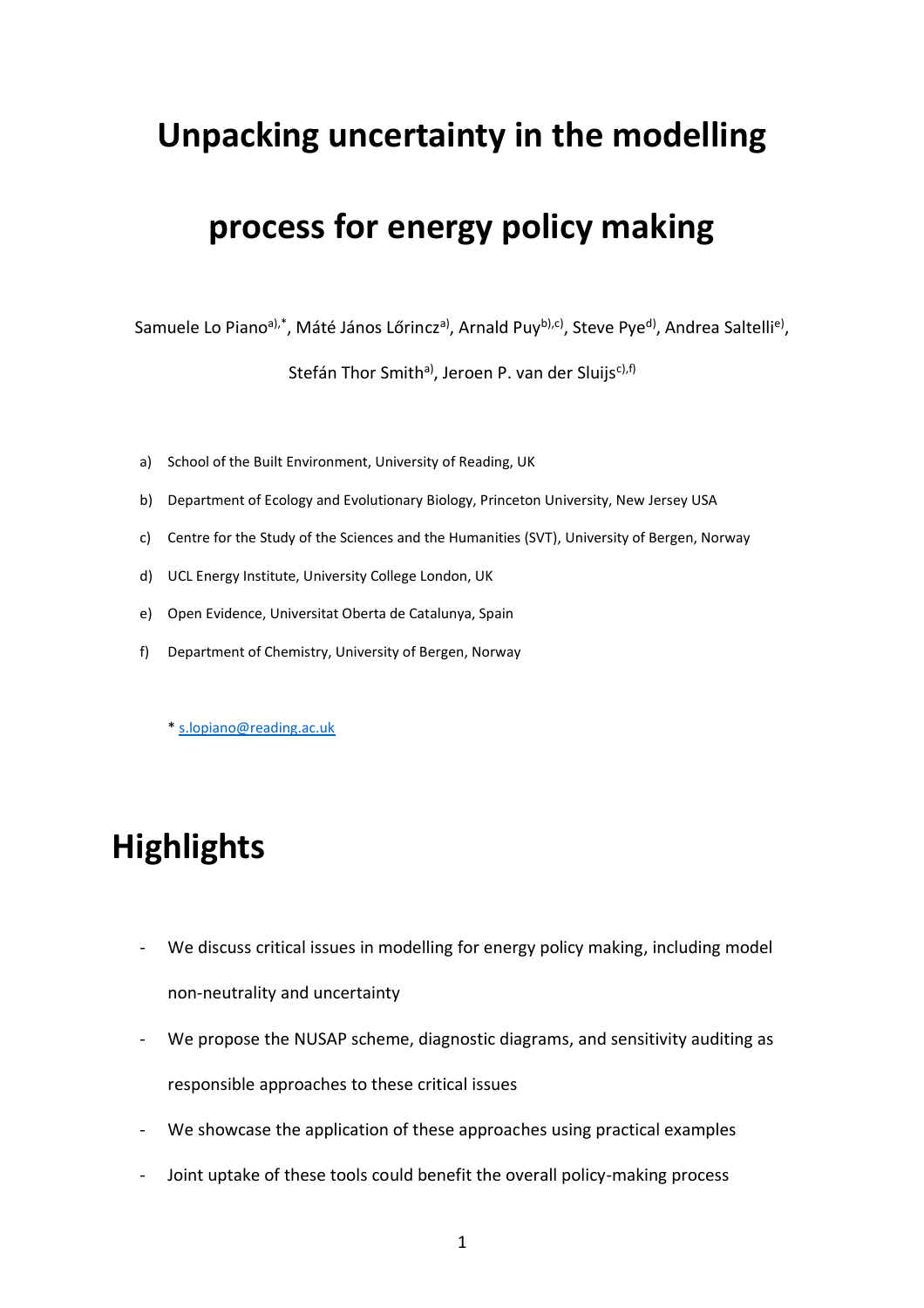### **Abstract**

This paper explores how the modelling of energy systems may lead to undue closure of alternatives by generating an excess of certainty around some of the possible policy options. We exemplify the problem with two cases: first, the International Institute for Applied Systems Analysis (IIASA) global modelling in the 1980s; and second, the modelling activity undertaken in support of the construction of a radioactive waste repository at Yucca Mountain (Nevada, USA). We discuss different methodologies for quality assessment that may help remedy this issue, which include NUSAP (Numeral Unit Spread Assessment Pedigree), diagnostic diagrams, and sensitivity auditing. We demonstrate the potential of these reflexive modelling practices in energy policy making with four additional cases:

- (i) stakeholders' evaluation of the assessment of the external costs of a potential large-scale nuclear accident in Belgium in the context of the ExternE (External Costs of Energy) project;
- (ii) the case of the ESME (Energy System Modelling Environment) for the creation of UK energy policy;
- (iii) the NETs (Negative Emission Technologies) uptake in Integrated Assessment Models (IAMs); and
- (iv) the Ecological Footprint (EF) indicator. We encourage modellers to widely adopt these approaches to achieve more robust and inclusive modelling activities in the field of energy modelling.

### **Keywords**

Energy systems modelling; evidence-based policy; post-normal science; uncertainty; NUSAP; sensitivity auditing.

### **List of acronyms**

BECCS: Bioenergy with Carbon Capture and Storage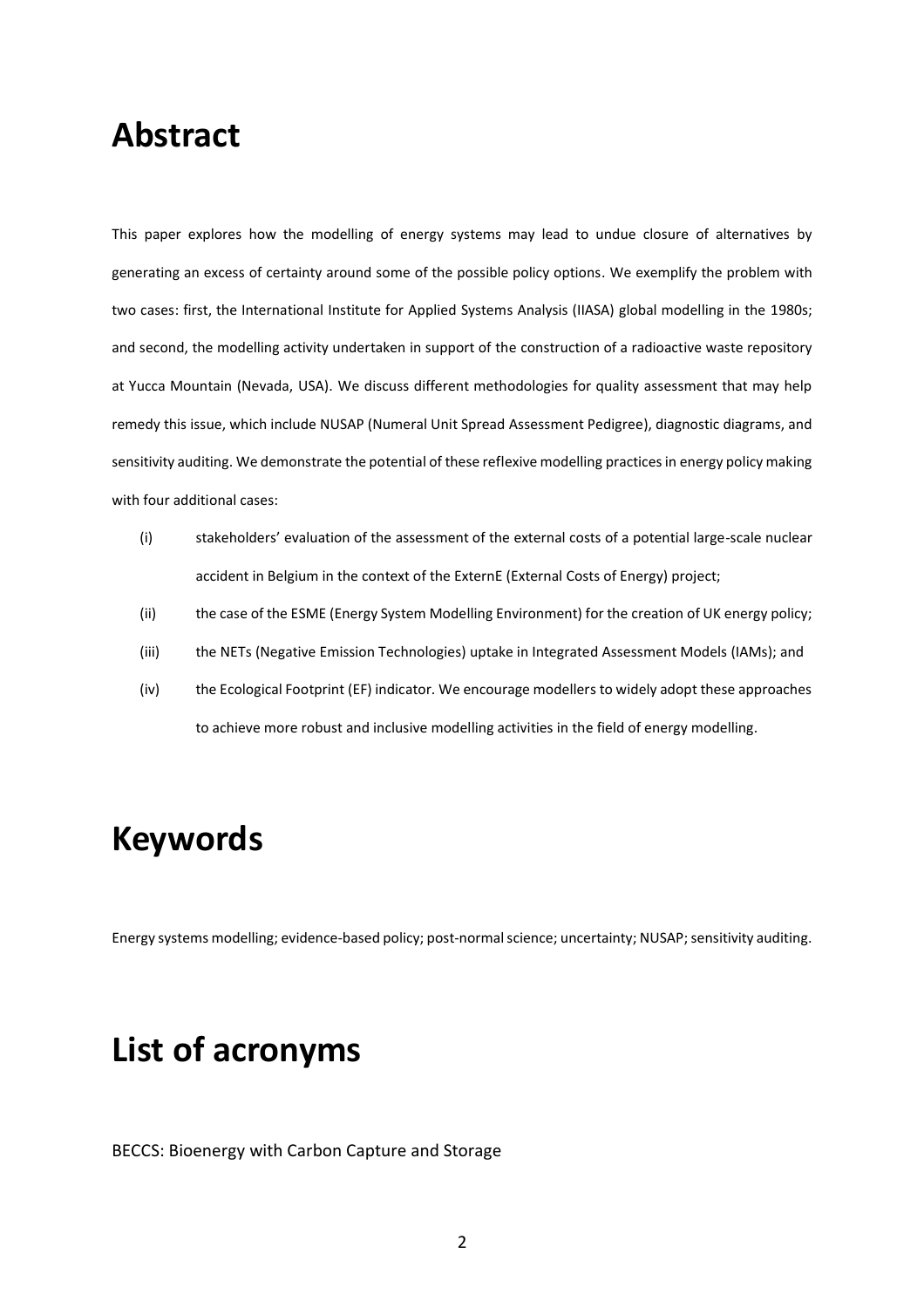EC: European Commission ECC: External Cost Calculation EF: Ecological Footprint ESME: Energy System Modelling Environment IAMs: Integrated Assessment Models IIASA: International Institute for Applied Systems Analysis IPCC: International Panel on Climate Change NDCs: Nationally Determined Contributions NETs: Negative Emission Technologies NPP: Nuclear Power Plant NUSAP: Numerical Unit Spread Assessment Pedigree TSPA: Total System Performance Assessment

UNFCCC: United Nations Framework Convention on Climate Change

## **1. Introduction**

Models are representations of a system. In this very feature resides their power: encoding the relations of the system that is represented and decoding the relations to understand the properties of the system from the model (Rosen 1991). Energy system modelling has become a mainstay of many policy processes, having been used extensively in the UK since 2003, for example, to inform the different energy and climate strategies, as well as legislative target-setting (Williams et al. 2018). However, energy policy is informed and often led by small sets of models and system representations. This is the case, for instance, in the energy policy making of the European Union, which has been extensively based only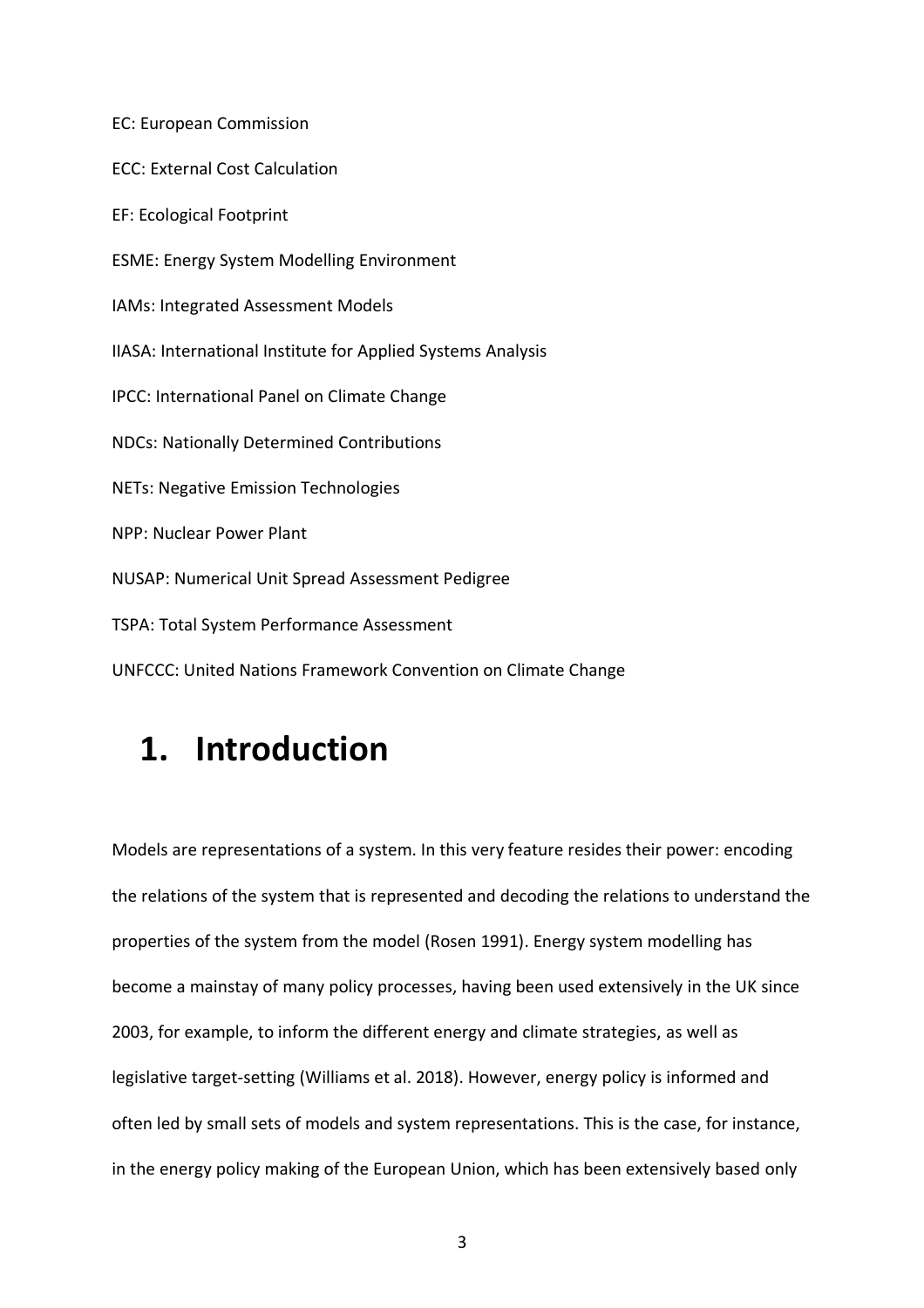on the use of the findings of the PRIMES (Price-Induced Market Equilibrium System) model (Clark 2011; European Commission 2019). The methodological approach, or technical stance, adopted in a modelling activity is not neutral, however; it actually conditions the narrative produced within an analysis and consequently the decision-making it is meant to inform (Saltelli, Benini, et al. 2020). This aspect can lead to important controversies in a decision-making setting, especially when not transparently disclosed.

On top of this, the use of quantification has significantly increased over the last decades with the inflation of metrics, indicators, and scores to rank and benchmark options. The case of energy policy making in the European Union is again an effective example. The European Union's recent energy strategy has been underpinned by the *Clean Energy for all Europeans* packages, which are in turn underpinned by a number of individual directives, each one characterised by a series of quantitative goals (European Commission 2017). The quantification of the impact is usually required to successfully promote new political measures (European Commission, 2015). This impact assessment is also based on modelling activities. The emphasis on producing exact figures to assess the contribution of a new technology or political or economic measure has put many models and their users into contexts of decision-making that have gone beyond their original intent.

In their quest for capturing the features of the energy systems represented, models have increased their complexity. In this context, the need to appraise model uncertainty has become of paramount importance, especially considering the growing uncertainty arising due to propagation errors caused by model complexification. In ecology this is known as the O'Neil conjecture which posit a principle of decreasing returns for model complexity when uncertainties come to dominate the output (O'Neill 1989; Turner and Gardner 2015). Capturing and apportioning uncertainty is crucial for a healthy interaction at the science-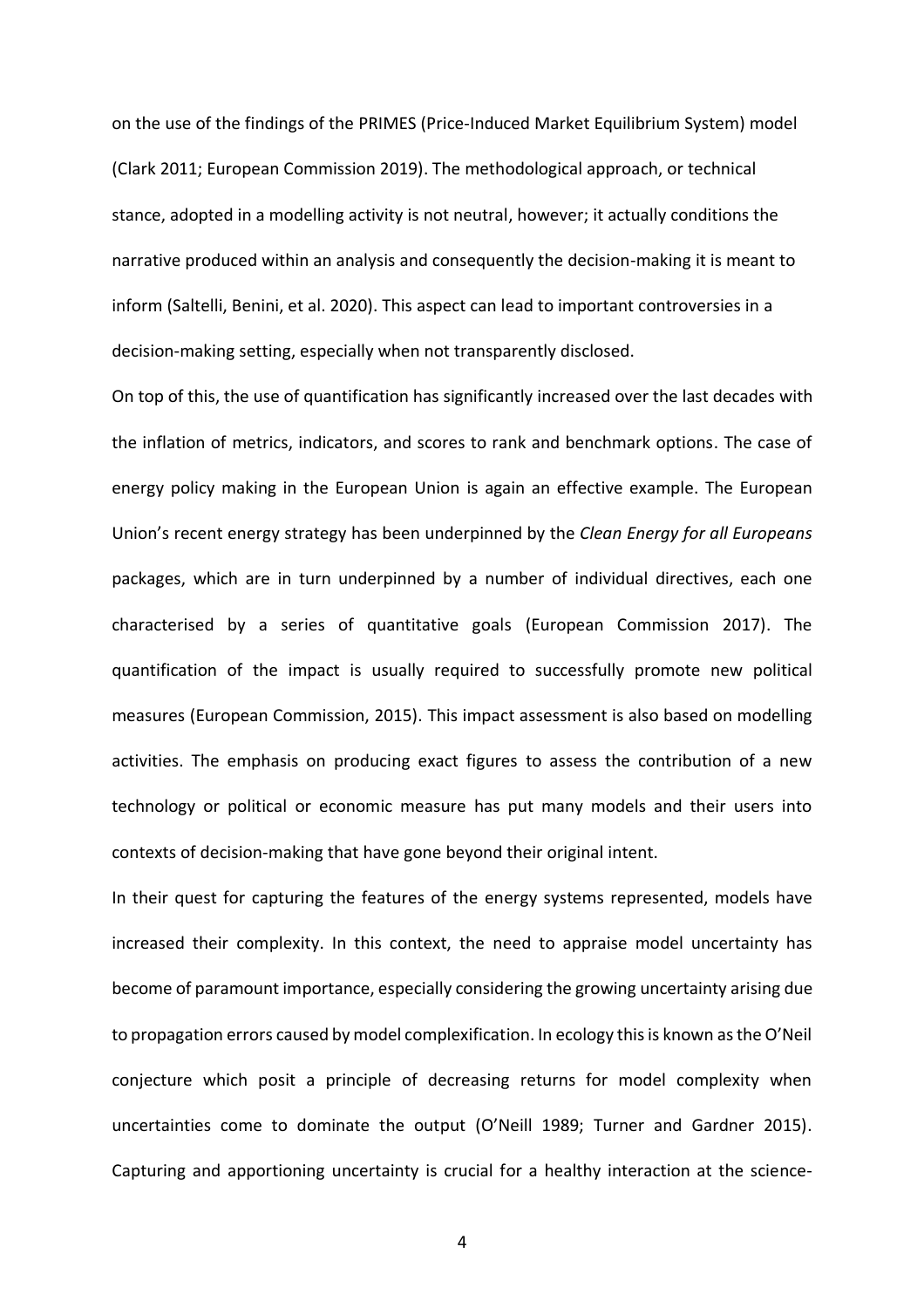policy interface, including energy policy making, because it promotes more aware decisionmaking. Yet Yue et al. (2018) found that only about 5% of the studies covering energy system optimisation models have included some form of assessment of stochastic uncertainty, which is the part of uncertainty that can be fully quantified (Walker et al. 2003). When it comes to adequately apportioning this uncertainty onto the input parameters and hypotheses through sensitivity analysis, the situation is even more critical: only very few papersin the energy field have developed state-of-the-art approaches (Saltelli et al. 2019). Furthermore, the epistemic part of uncertainty, which is the part that arises due to imperfect knowledge and that is beyond full quantification, has been practically ignored in the vast majority of the energy modelling literature (Pye et al. 2018).

In this contribution, we propose approaches to deal with the challenges of non-neutrality and uncertainty in models. These challenges are especially critical when only one (set of) model(s) has been selected to inform decision-making. We then illustrate how these issues may come into play in two practical cases: first, the International Institute for Applied Systems Analysis (IIASA) global modelling in the 1980s; and second, the modelling activity in support of the construction of a radioactive waste repository at Yucca Mountain.

In turn, we discuss approaches to deal with the challenges of uncertainty and scope for decision-making in modelling. The Numerical Unit Spread Assessment Pedigree (NUSAP) method, diagnostic diagrams, and sensitivity auditing are the methodologies we present. We highlight the application of the methods proposed to deal with the issue identified by reviewing four seminal case studies: ESME (Energy System Modelling Environment) and the estimate of the external cost of a nuclear accident, UK energy modelling for policy-making support, the uptake of NETs in IAMs, and the Ecological Footprint (EF). Finally, we draw conclusions on the lessons learned and their implications for policy-making.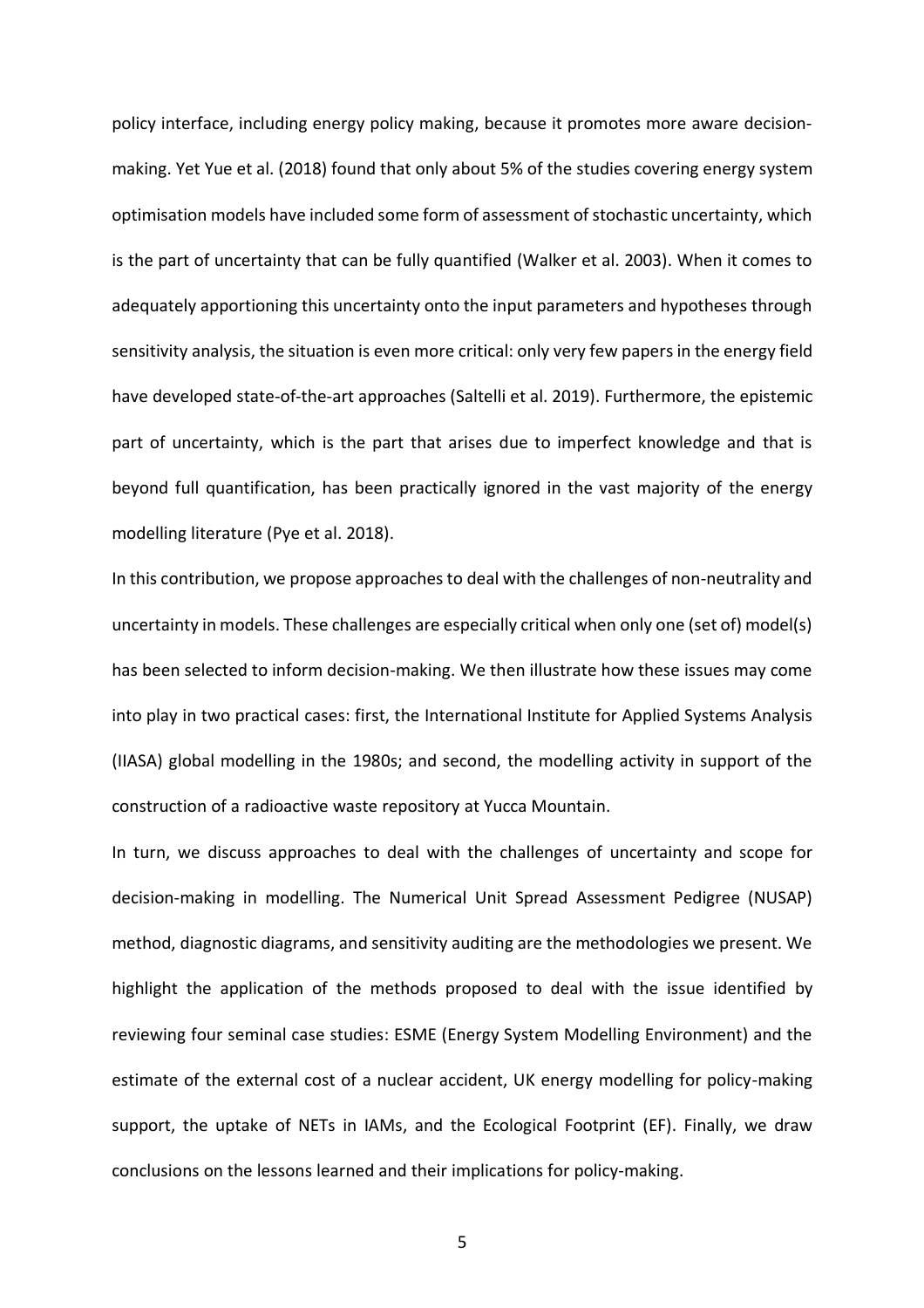## **2. Methods**

The approaches we discuss have been inspired by the epistemological reflexivity of postnormal science (PNS). PNS becomes relevant in the presence of disputed values, high stakes, urgent decisions, and uncertain facts, all aspects that characterise energy policy making (Funtowicz and Ravetz 1993). This characterisation of energy policy is justified by factors such as trade-offs of socio-environmental aspects; possible massive and threatening environmental impacts; and unknown relations and causalities in the sociotechnical and environmental domain. Policy-making adds to this an unavoidable dimension of complexity.

We selected NUSAP, diagnostic diagrams, and sensitivity auditing for this contribution due to their capacity to address crucial aspects of the assumptions and modelling relations underpinning quantification. The appraisal of the assumptions is of paramount importance at the science-policy interface, a fortiori in a controversial policy domain such the energy field.

The NUSAP system for communication and management of uncertainty assesses the broader dimensions of uncertainty in quantitative analysis (Funtowicz and Ravetz 1990; van der Sluijs 2017; van der Sluijs et al. 2005). This approach retains the strengths of quantitative uncertainty assessment but adds a focus on the assessment of the quality or 'pedigree' of the underlying model assumptions. It broadens the critical appraisal of knowledge to include several dimensions and locations of uncertainty in the modelling approach, including model structure (relationships embedded in equations), and model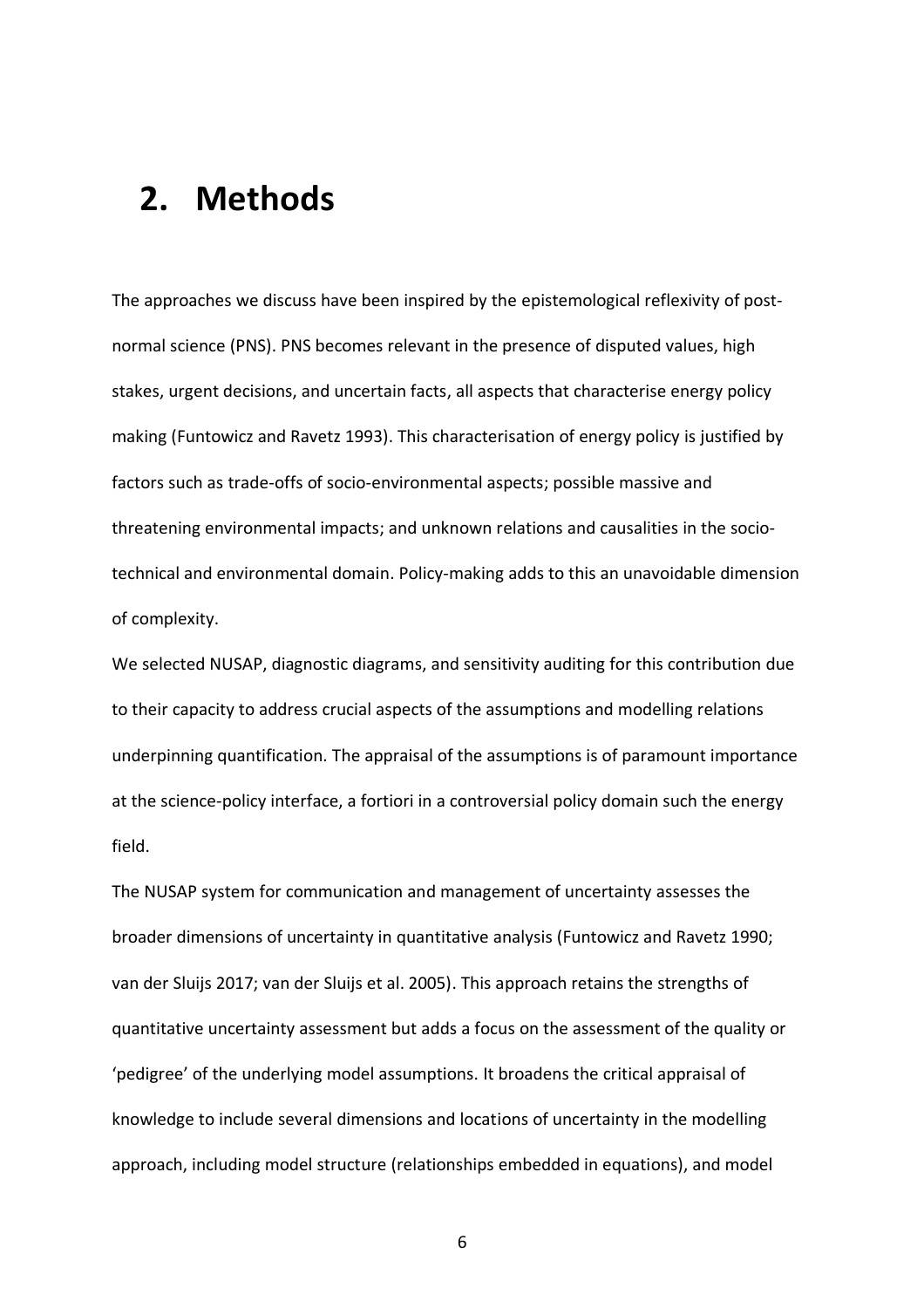inputs, including data, system boundaries, and problem frames (Petersen et al. 2013; van der Sluijs and Petersen 2008; Walker et al. 2003).

Pedigree is judged against multiple criteria based on a structured scoring system (van der

Sluijs, Risbey, and Ravetz 2005). These criteria include

- the *proxy* representation of the real-world system (how good or close a measure of the modelled quantity is to the actual quantity represented),
- the *empirical basis* of the numbers used (the degree to which direct observations, measurements, and statistics are used to estimate the parameter),
- the *rigour* of the methods to derive numbers (the norms for methodological rigour in this process applied by peers in the relevant disciplines),
- *validation* (the degree to which one has been able to cross-check the data and assumptions used to produce the value of the parameter against independent sources), and
- level of *theoretical understanding* of the systems being modelled (the extent and partiality of the theoretical understanding that was used to generate the value of that parameter).

The pedigree scores can be combined with the quantitative indices obtained from a sensitivity analysis on how the output uncertainty is affected by a given input/assumption. These two dimensions of uncertainty – stochastic (sensitivity indices) and epistemic (pedigree score) – can be visualised in relation to each other using a *diagnostic diagram*. However, capturing the quantitative part of uncertainty in a technical sensitivity analysis does not suffice to address the epistemic background and scope of a quantification. To this end, Saltelli et al. (2013) sought to enhance sensitivity analysis with sensitivity auditing, which has also been recently taken as one of the core ingredients of a manifesto for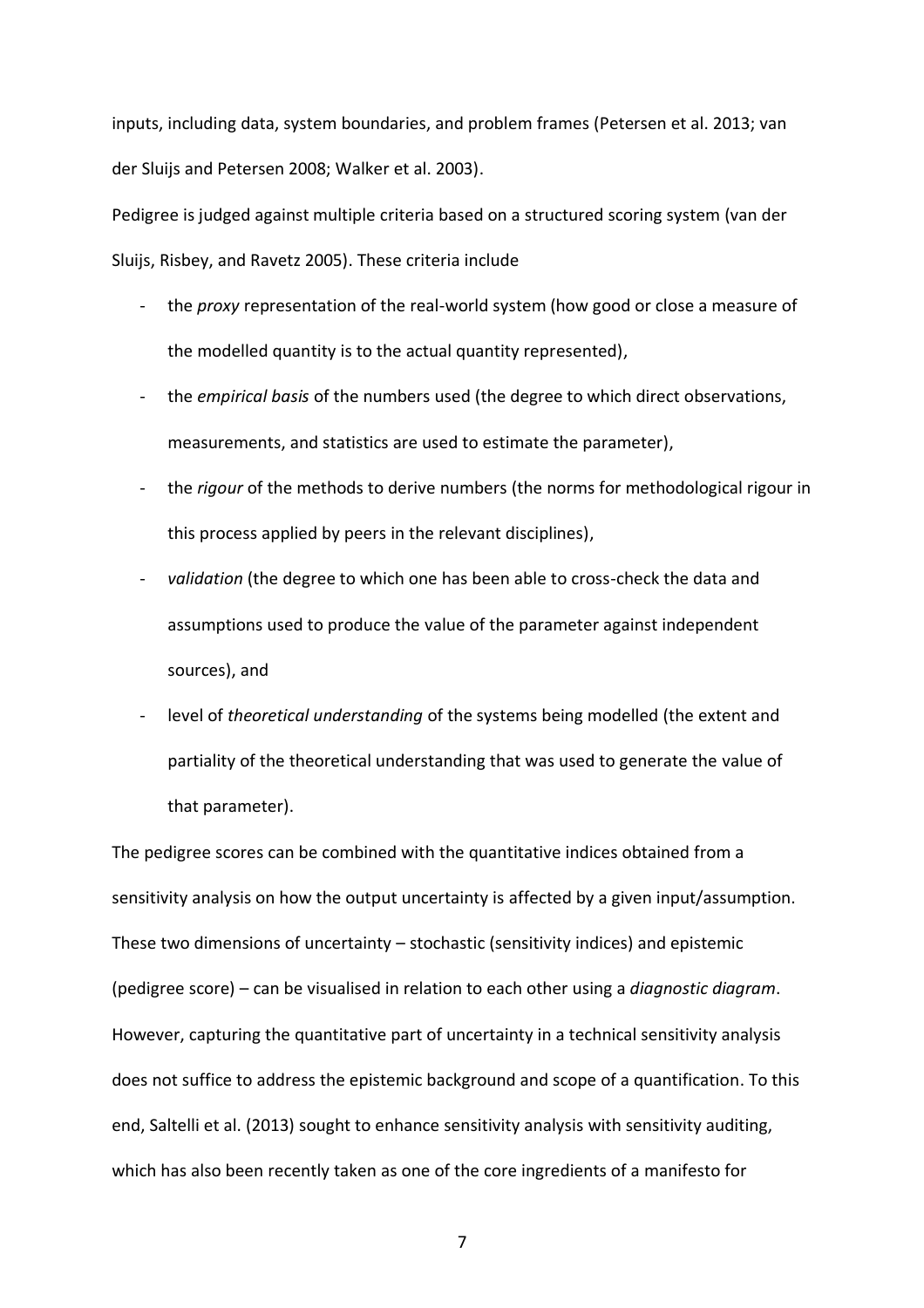responsible quantification (Saltelli, Bammer, et al. 2020). Sensitivity auditing is based on a seven-point checklist that allows for a systematic check of the scope and background of a quantification, including modelling activities and indicators, in a policy-making context. The checklist covers the following points:

- **Rhetorical use:** Check against a rhetorical use of mathematics Are large models being used where simpler ones would suffice?
- **Assumption hunting:** What assumptions were made? Were these explicit or implicit?
- **Detect GIGO:** Detect garbage in, garbage out (GIGO) Was the uncertainty in the input artificially constrained to boost the model's certainty? Or, conversely, was it bloated so as to, for example, prevent regulators from making decisions in a case of harmful products?
- **Anticipate criticism:** Find sensitive assumptions before they find you It is better to anticipate criticism by undertaking robust uncertainty and sensitivity analyses before publishing one's results.
- **Aim for transparency:** Black box models do not play well in a public debate.
- **Do the right sum:** Do the right sums, not just the sums right Is the issue properly identified or does the model address the 'wrong' problem? Or, is the model addressing a closed definition of what the problem might be instead of including multiple perspectives/stakeholders?

• **Perform UA and SA:** Perform thorough and state-of-the-art uncertainty and sensitivity analyses.

Sensitivity auditing has been recommended in guidelines for impact assessment, including those of the European Commission (2015). The Science Advice for Policy by European Academies (2019) also recommended the use of both NUSAP and sensitivity auditing.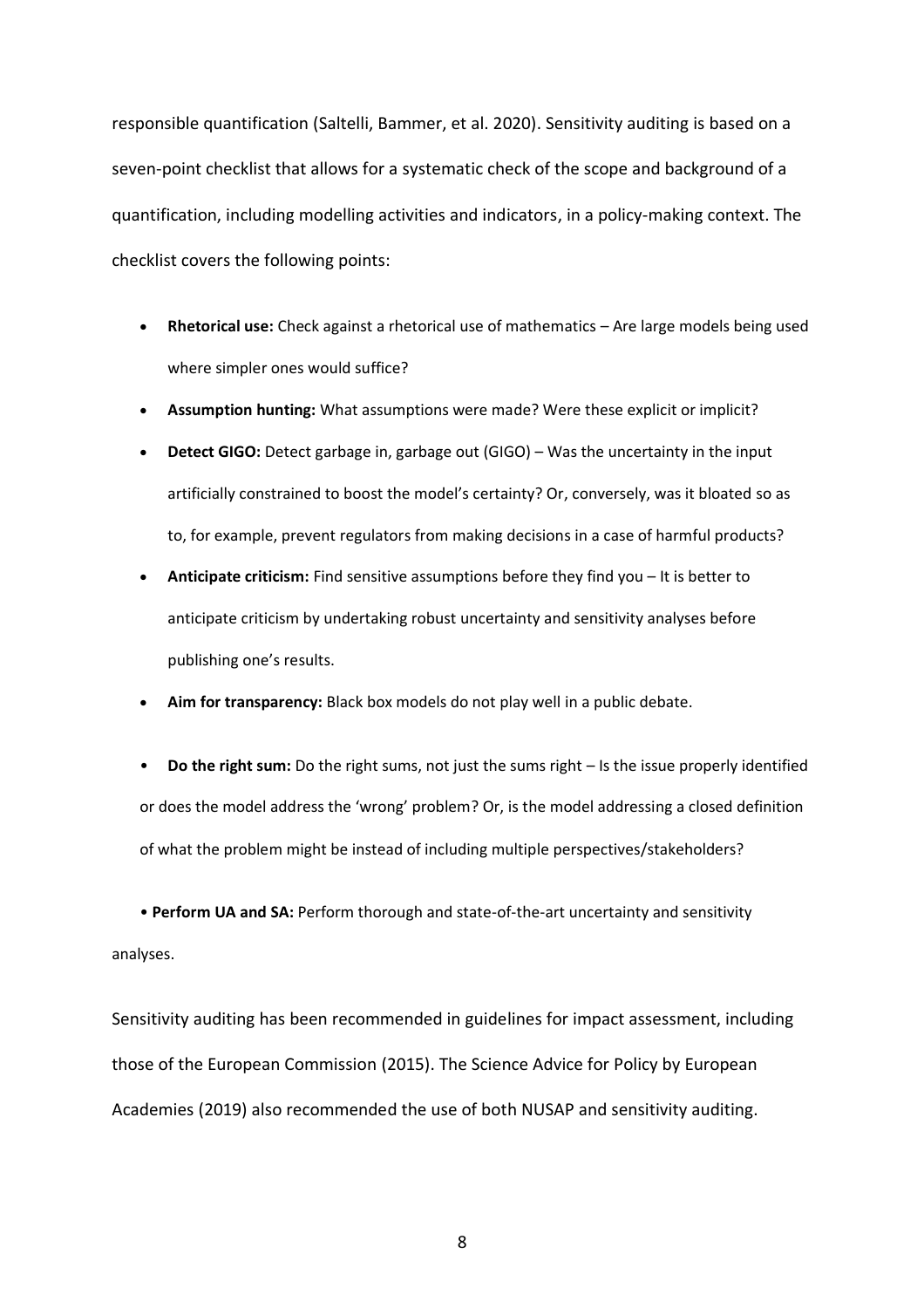## **3. Case studies**

In this section, we discuss the issues introduced in energy policy making along with the approaches proposed to tackle them in practical case studies. The full list of cases is in Table

1.

| Limitations in energy-related modelling                 |                            |                   |  |
|---------------------------------------------------------|----------------------------|-------------------|--|
| Case study                                              | <b>Energy policy issue</b> | <b>Method</b>     |  |
| International Institute                                 | Political stance of the    |                   |  |
| of Applied Analysis                                     | modelling activity         |                   |  |
| (IIASA) global                                          | implemented,               |                   |  |
| modelling                                               | uncertainty                |                   |  |
| Modelling in support                                    | Uncertainty, scope of      |                   |  |
| of Yucca Mountain                                       | the model for              |                   |  |
| radioactive waste                                       | decision-making            |                   |  |
| repository                                              |                            |                   |  |
| Improved approaches to modelling energy-related matters |                            |                   |  |
| Case study                                              | <b>Energy policy issue</b> | <b>Method</b>     |  |
| <b>External cost</b>                                    | Epistemic uncertainty      | Pedigree analysis |  |
| <b>Estimation for nuclear</b>                           |                            | for NUSAP         |  |
| energy                                                  |                            |                   |  |

| Table 1. Case studies discussed in this paper. |  |
|------------------------------------------------|--|
|------------------------------------------------|--|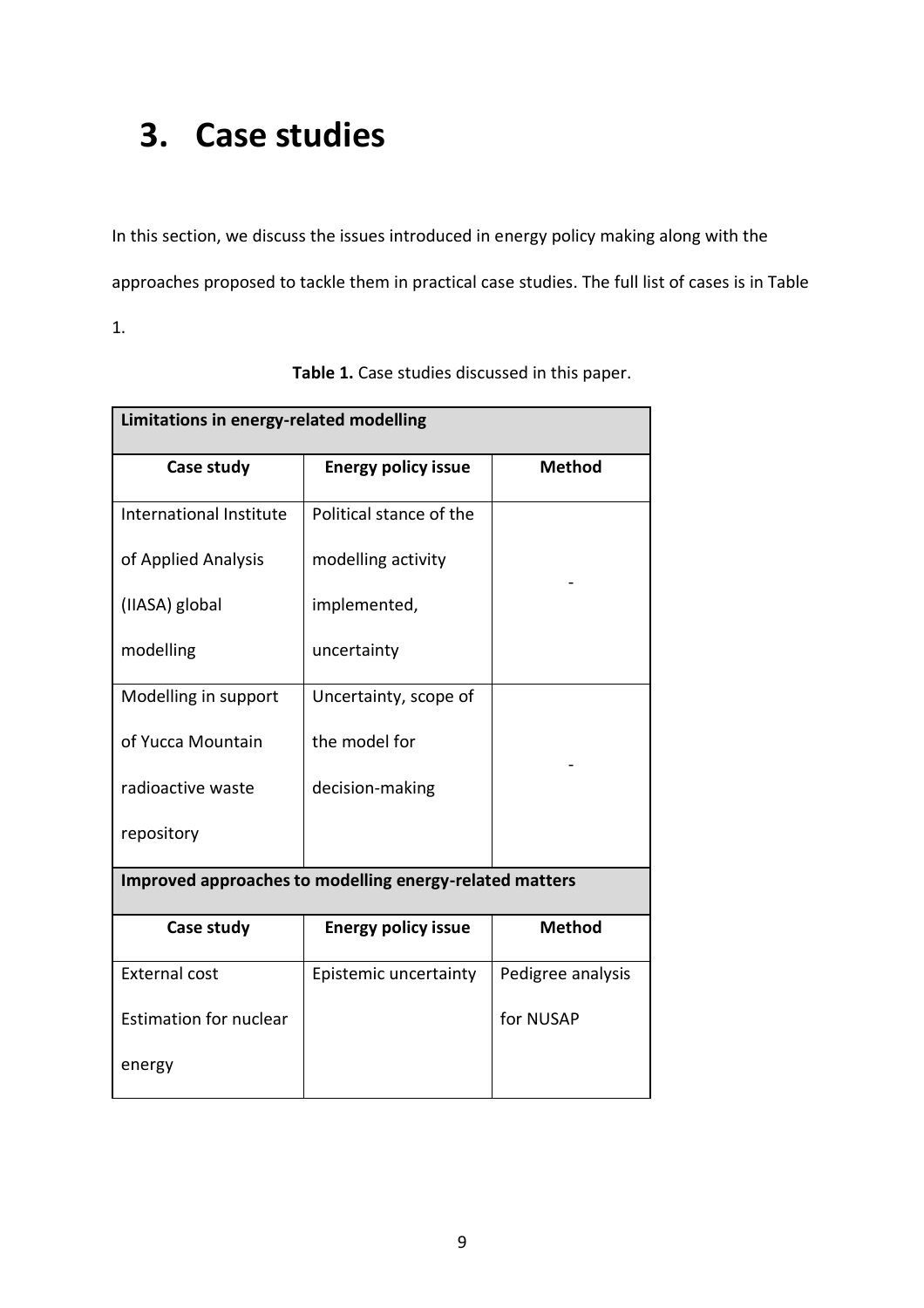| Energy modelling       | Stochastic and        | <b>NUSAP and</b> |
|------------------------|-----------------------|------------------|
| support for UK policy  | epistemic uncertainty | diagnostic       |
|                        |                       | diagram          |
| Negative emission      | Stochastic and        | <b>NUSAP</b> and |
| technologies uptake in | epistemic uncertainty | (adapted)        |
| <b>IAMs</b>            |                       | diagnostic       |
|                        |                       | diagram          |
| Ecological footprint   | Uncertainty, scoping  | Sensitivity      |
| accounting             | of the model for      | auditing         |
|                        | decision-making       |                  |
|                        |                       |                  |

### 3.1 Limitations in energy-related modelling: the cases of IIASA and Yucca Mountain

#### 3.1.1 International Institute for Applied Systems Analysis (IIASA) global modelling

The goal of the IIASA's Energy Project in the 1980s was to "understand the factual basis of the energy problem, i.e., to identify the facts and conditions for any energy policy" (Häfele et al. , 1981). Table 2 summarises the project's breadth and the magnitude of the IIASA energy modelling. The European Commission used the IIASA scenarios to develop a community energy policy, which also plays an important role in national decision-making committees (Häfele 1981).

| Duration                        | 7 years                                            |
|---------------------------------|----------------------------------------------------|
| Number of researchers involved  | More than 140                                      |
| Background of the research team | Economics, Physics, Engineering, Geology,          |
| group members                   | Mathematics, Psychology, Psychiatry, and Ethnology |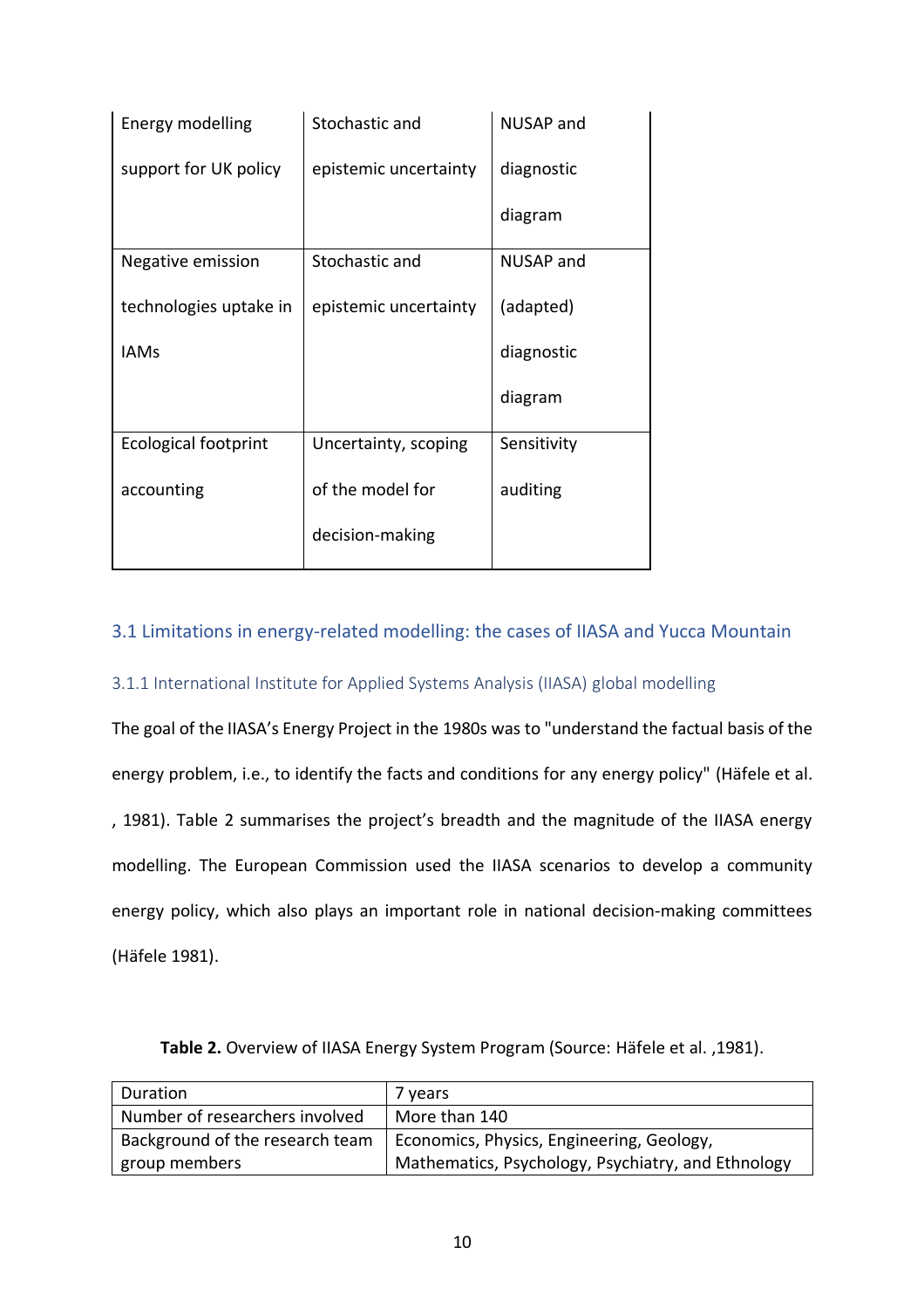| Number of countries involved   | 19 (from developed and developing countries)         |  |
|--------------------------------|------------------------------------------------------|--|
| Number of partners             | 35                                                   |  |
| Institution involved           | United Nations Environment Programme,                |  |
|                                | International Atomic Energy Agency, National Center  |  |
|                                | for Atmospheric Research, Electric Power Research    |  |
|                                | Institute, Stanford Research Institute, Nuclear      |  |
|                                | Research Center Karlsruhe,                           |  |
|                                | Institut Economique et Juridique de l'Energie,       |  |
|                                | Volkswagen Foundation, Federal Ministry of Research  |  |
|                                | and Technology, Meteorological Office, National Coal |  |
|                                | Board, Austrian National Bank, and Siberian Power    |  |
|                                | Institute                                            |  |
| Number of research reports and | 60                                                   |  |
| conference proceedings         |                                                      |  |

The IIASA energy model was built from a collection of interconnected sub-models:

- MEDEE-2, an accounting framework-based energy demand model developed by the University of Grenoble.
- MESSAGE, a dynamic linear programming-based energy supply and conversion system model developed at IIASA.
- IMPACT, an input-output model for calculating the impacts of alternative energy scenario origins from the Siberian Power Institute.
- MACRO, a macroeconomic model developed in Canada and the USA.
- An oil trade gaming model produced by the Siberian Power Institute (Häfele et al. 1981; Keepin 1984).

The IIASA's set of energy models is shown in Figure 1, along with the most relevant inkages among the many parts composing the system. Most of the feedback is provided by manual calculations: changes to one set of inputs do not automatically propagate across models (Basile, 1980).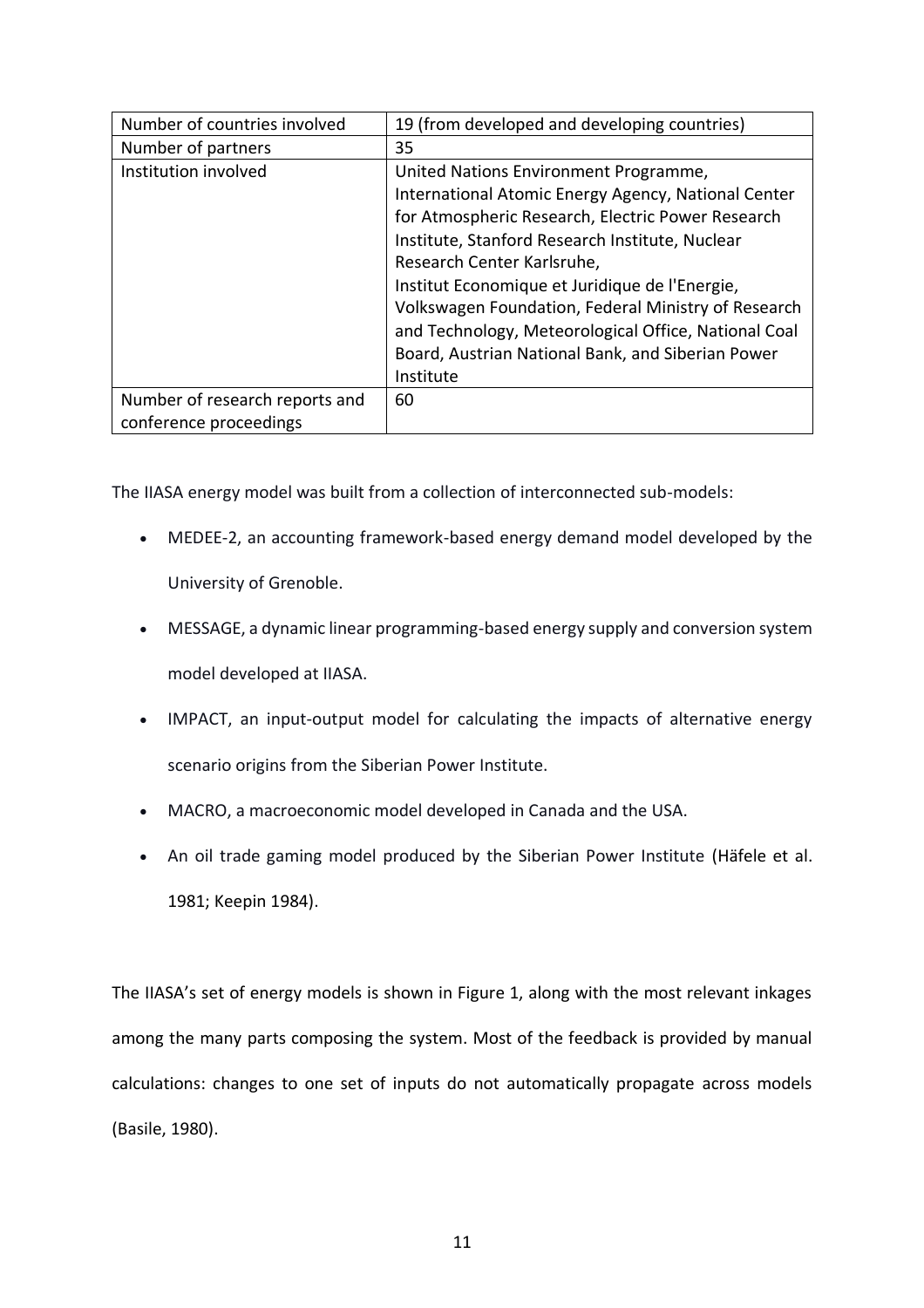

**Figure 1.** The IIASA's set of energy models (based on Basile 1980, p. 6).

Among the significant problems encountered in this approach was the failure of the feedback link between IMPACT and MEDEE-2. This meant that economic variables such as costs and resource extraction limits were not incorporated into the iteration process (Wynne 1984). IMPACT was involved in only a few of the major 'iterations' and was directed by a range of informal judgments (for example, about future capital/output ratios).

This indicates that the models did not account for capital, land, labour, technology, water, and material investment. The basic assumptions of the IIASA analysis were that the global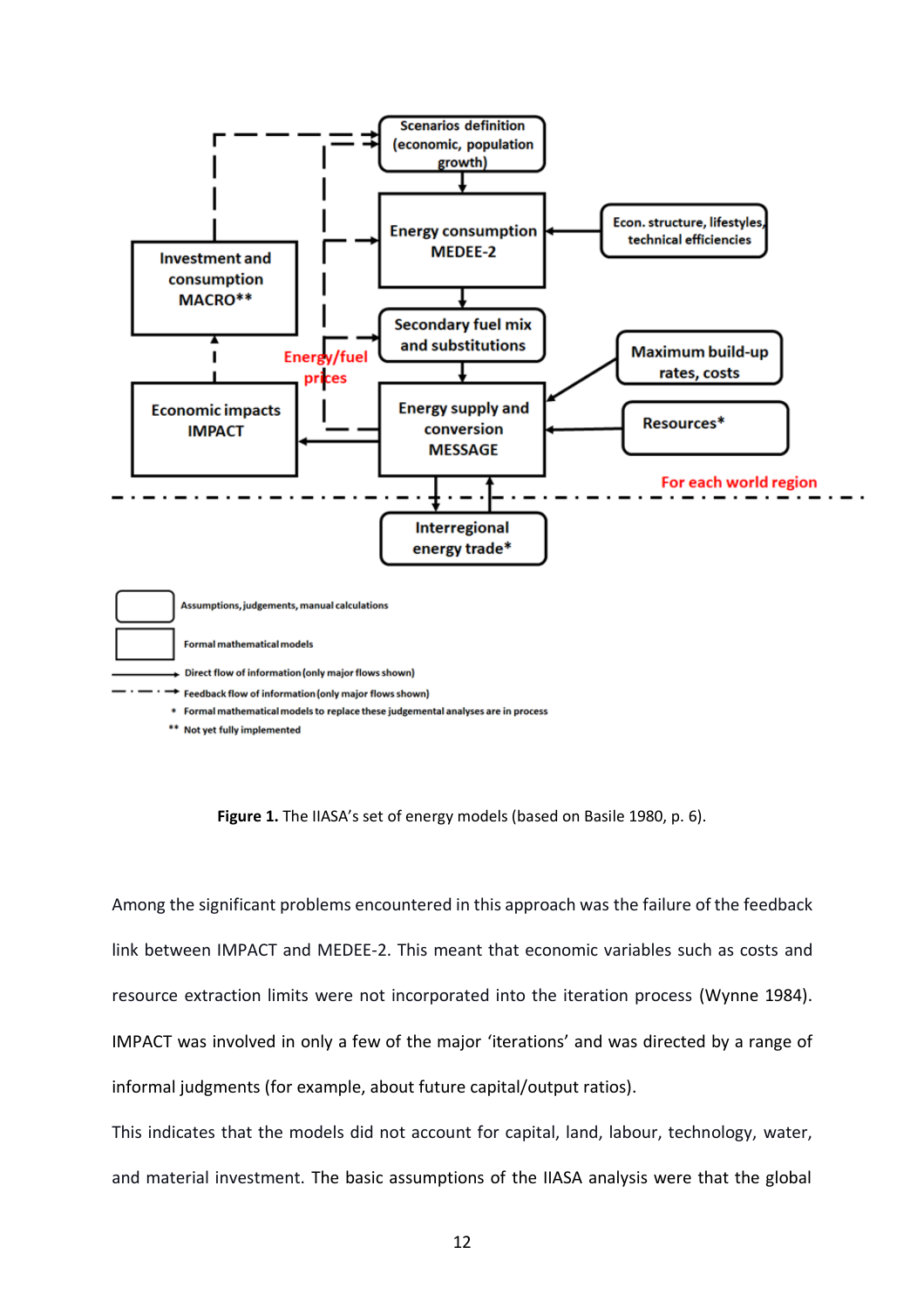population and average per capita income would have doubled by 2030, which implied that a sustainable future would only be possible through the expansion of all energy resources required for sustainability. Thereby, Häfele (1976) primarily focused on large-scale nuclear technology in developing future energy strategies as per the following criteria:

- $CO<sub>2</sub>$  emissions reduction on a global scale by gradually substituting nuclear energy for fossil fuels.
- Maximum utilization of finite nuclear fuels via closed-loop recirculation and breeder technology, resulting in a virtually infinite source of energy.
- Diversification of resources with all energy sources within their optimal operating ranges.
- Secure energy supply with the energy mix base, reserve, and buffer capacity.
- The use and integration of 'small-scale technologies' into the power grid with an everpresent nuclear power.
- Total CO<sup>2</sup> avoidance and substitution of fossil fuels utilizing coal gasification, methanation, and hydrogen technology.

In the end, the main conclusion of the IIASA's Energy Project was that the transition to fast-breeder reactors and large-scale solar and 'coal synfuels' had to be made, and could be achieved by 2030 if these power plants were promptly and largely deployed (Keepin 1984). In the IIASA projections, the share of nuclear power was estimated to rise to 77% in 2030. Keepin (1984) showed in a sensitivity test that minor changes to assumptions produced high effects on the results, which contradicted the "robust conclusions" of this modelling activity (Figure 1). An alternative scenario was developed by this author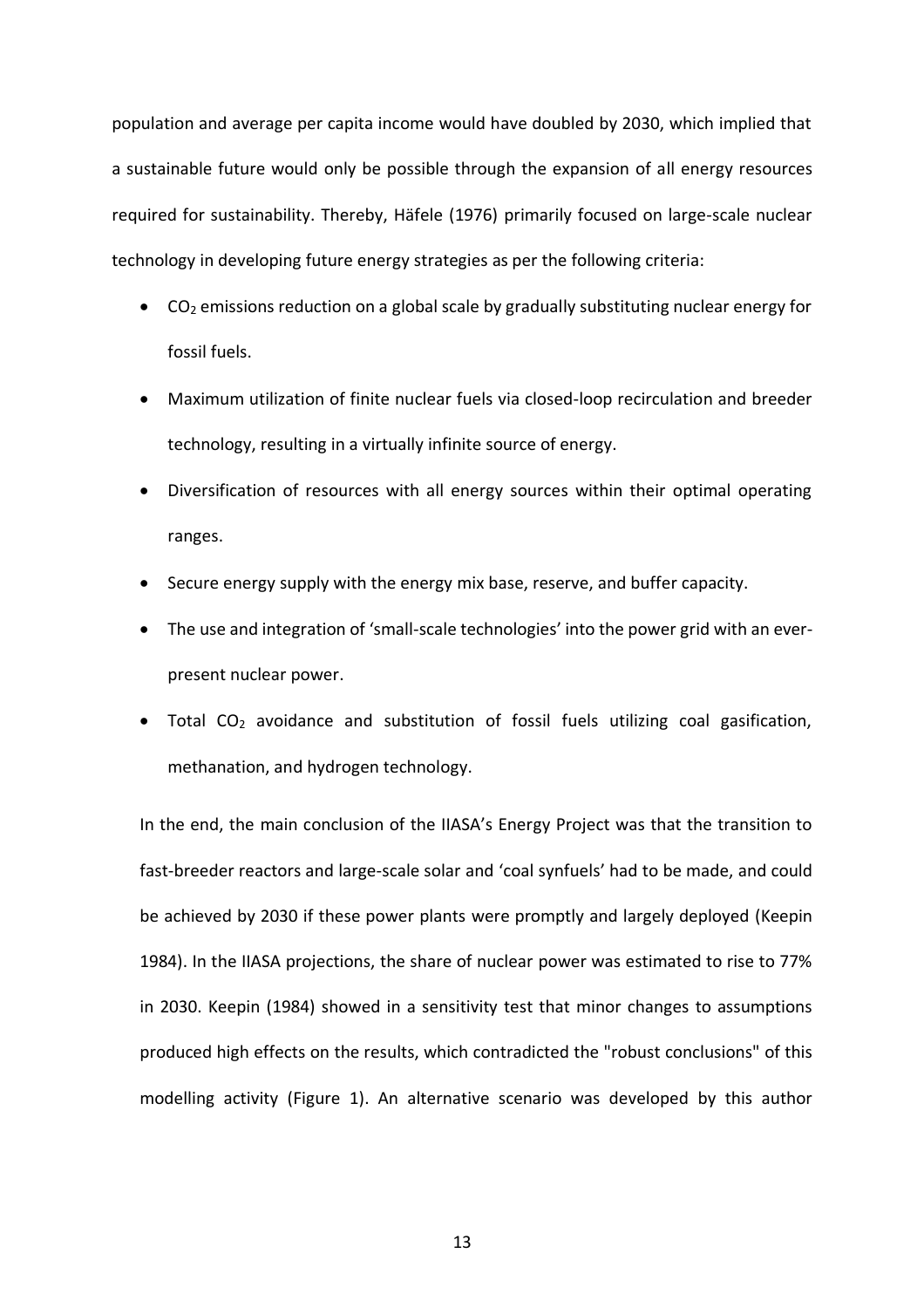showing that an increase of nuclear costs by 16%, and of the coal extraction limit by 7%, would have resulted in phasing out the nuclear path.





**Figure 2.** Sensitivity to cost assumptions in the IIASA energy demand scenario for the United States and Canada (LWR = Light Water Reactors; FBR = Fast Breeder Reactors). 'Coal' includes both present and advanced technologies. Original scenario results for electricity generation (source: Middtun et al. 1986, reproduced with permission).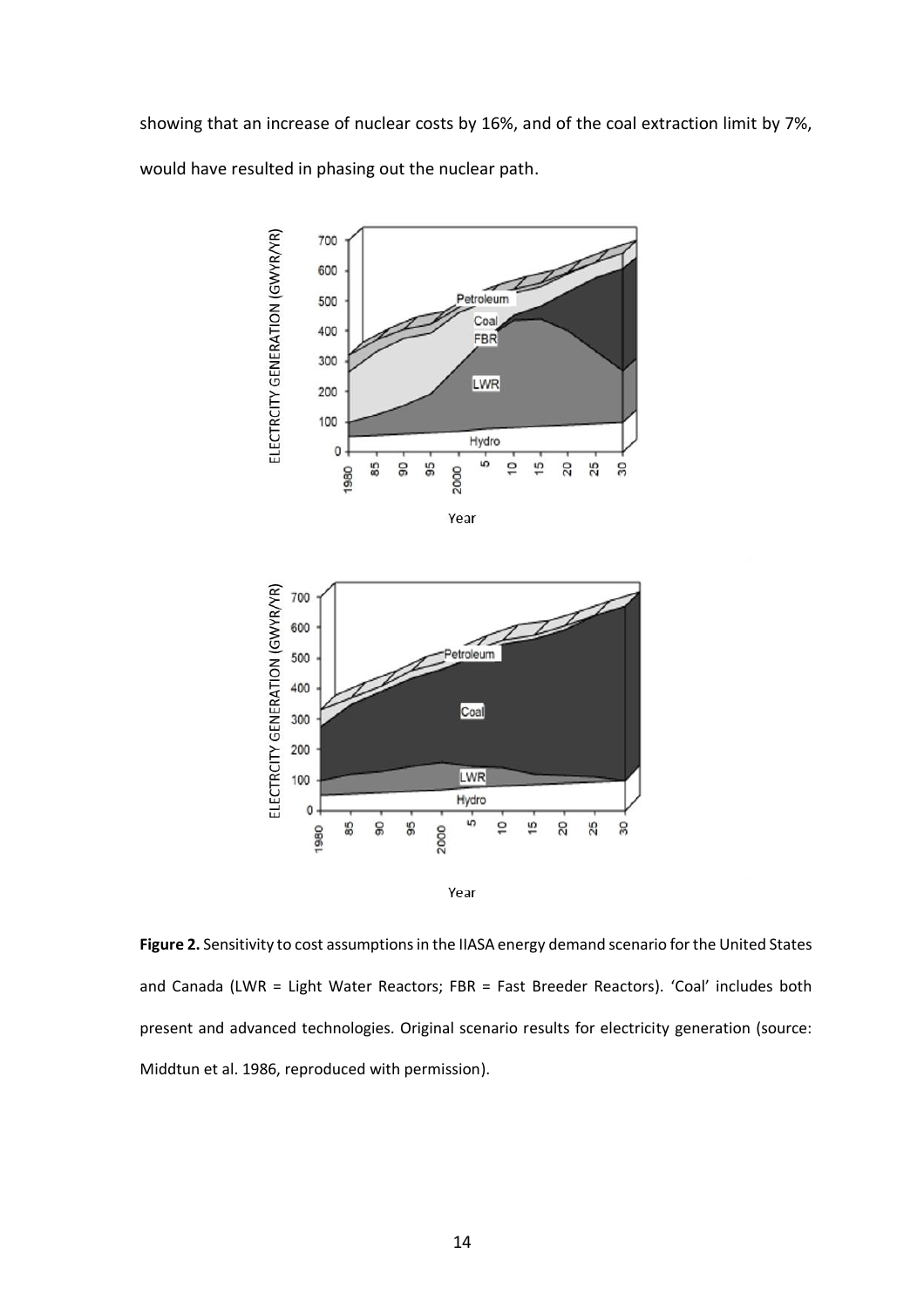On an epistemic level, the IIASA modellers adopted from relational ecology the concept of resilience (Holling, 1973). The concept of resilience was first proposed by Holling in the field of ecology, who demonstrated that complex natural systems developed distinct strategies to respond to perturbations such as inevitable environmental change. To compute the shifting boundaries of points of equilibrium in the IIASA modelling activity, a reliable method for measuring potential fields and basins of attraction was required. Häfele saw resilience as a way to boost the credibility of his scenarios (Häfele, 1976). He attempted to replicate Holling's resilience by dividing it into smaller 'resilience basins'. However, Holling opposed the use of the resilience concept in nuclear energy due to the high risk and uncertainty of the technology entailed. As a result, Holling dismissed the Häfele team's proposals for massive nuclear parks, energy islands, and hydrogen pipelines as 'bad science fiction'. This forced one's desired option into another's concept, without recognising the loss of information inherent in the process. (Hulme 2011) defines this as epistemological slippage. The authors also note that one aspect of resilience is the avoidance of lock-ins and pathdependencies. On this score resilience does not appear to favour nuclear energy. The modelling exercise performed by IIASA is an illustration of how modelling can be used to influence the the trajectories of technology (Keepin, 1984). Overall, the issue with this type of policy-oriented modelling is the lack of quality control and of proper interdisciplinary scrutiny.

This IIASA modelling activity needs to be understood in the context of the 1970s energy crisis. Energy policy required accessible science, which IIASA set out to deliver. However, this case study shows that building a convincing modelling activity may require broadening the perspective from relying solely on one class of scientific experts; this could favourably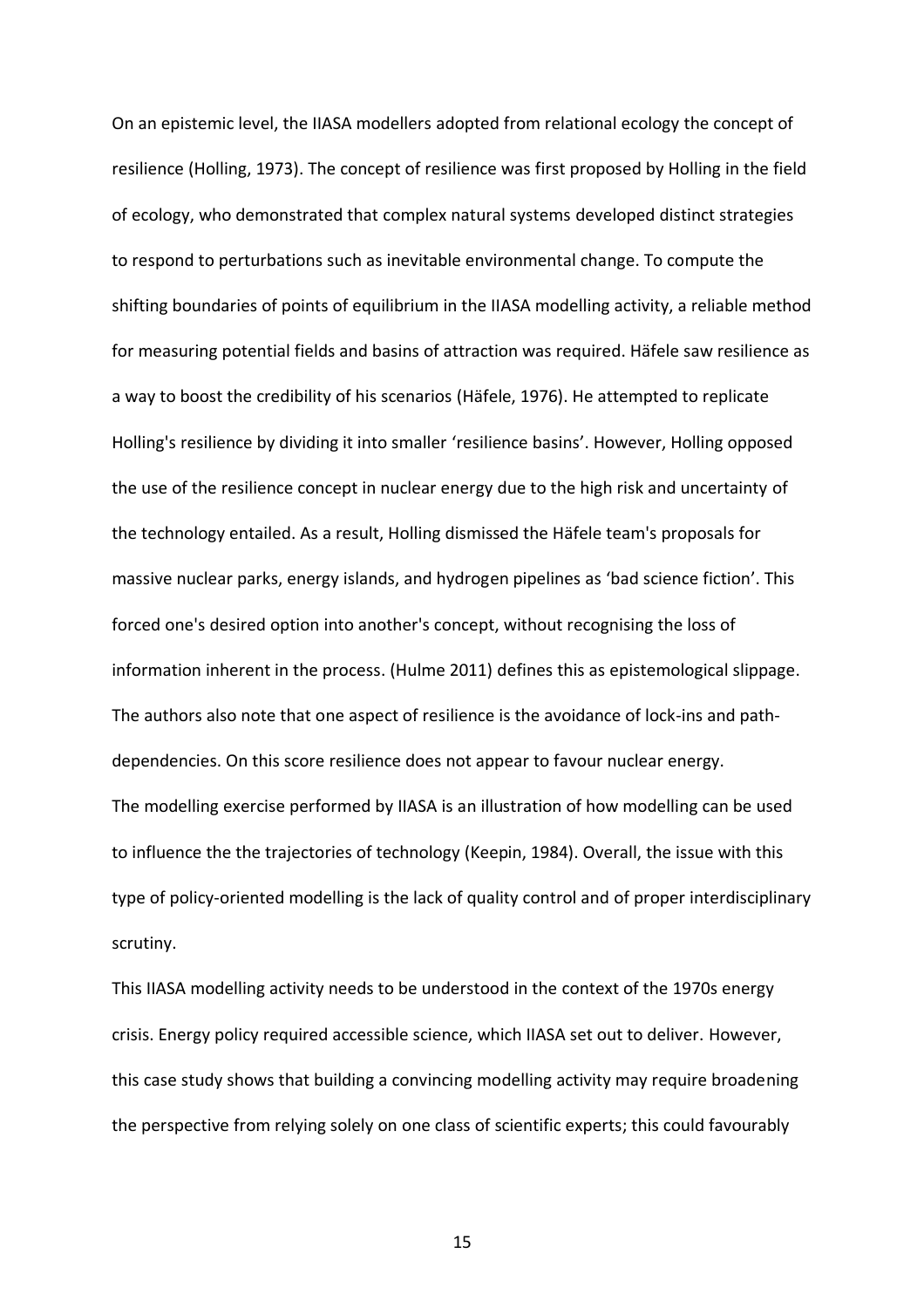open up and expose the social and institutional assumptions embedded in the modelling activity.

#### 3.1.2 The Yucca Mountain radioactive waste repository

IIASA modelling has contributed to the uptake of nuclear energy, which is predicated on the safe disposal of nuclear waste. The following questions, therefore, become crucial: Can the safety commitment of the relevant industrial and institutional actors be guaranteed over time for the safe disposal of nuclear waste? Can modelling help in this respect? This section explores the case of the construction of a nuclear waste deposit within the Yucca Mountain, Nevada.

The operation of civil nuclear energy and its societal acceptance relies on the safety of nuclear waste disposal due to the hazrd posed by nuclear waste. As a result, waste confinement should be guaranteed for a long period of time. After an initial period of considering options such as deep bed oceanic disposal or firing waste-loaded spacecrafts towards the sun, experts converged on the option of geological disposal (Saltelli et al., 1988). In the US, the Yucca Mountain, a tuff formation in the Nevada desert, was chosen for experimentation and possibly as an ultimate disposal site.

The risk assessment of the Yucca Mountain site was based on the use of a model that described nuclide migration from container to human interaction through the following stages:

- (i) Release from container vessels due to estimated corrosion rates of containers
- (ii) Transport through buffer material surrounding containers
- (iii) Transport through local geosphere
- (iv) Selected pathways for human exposure, such as ingestion and inhalation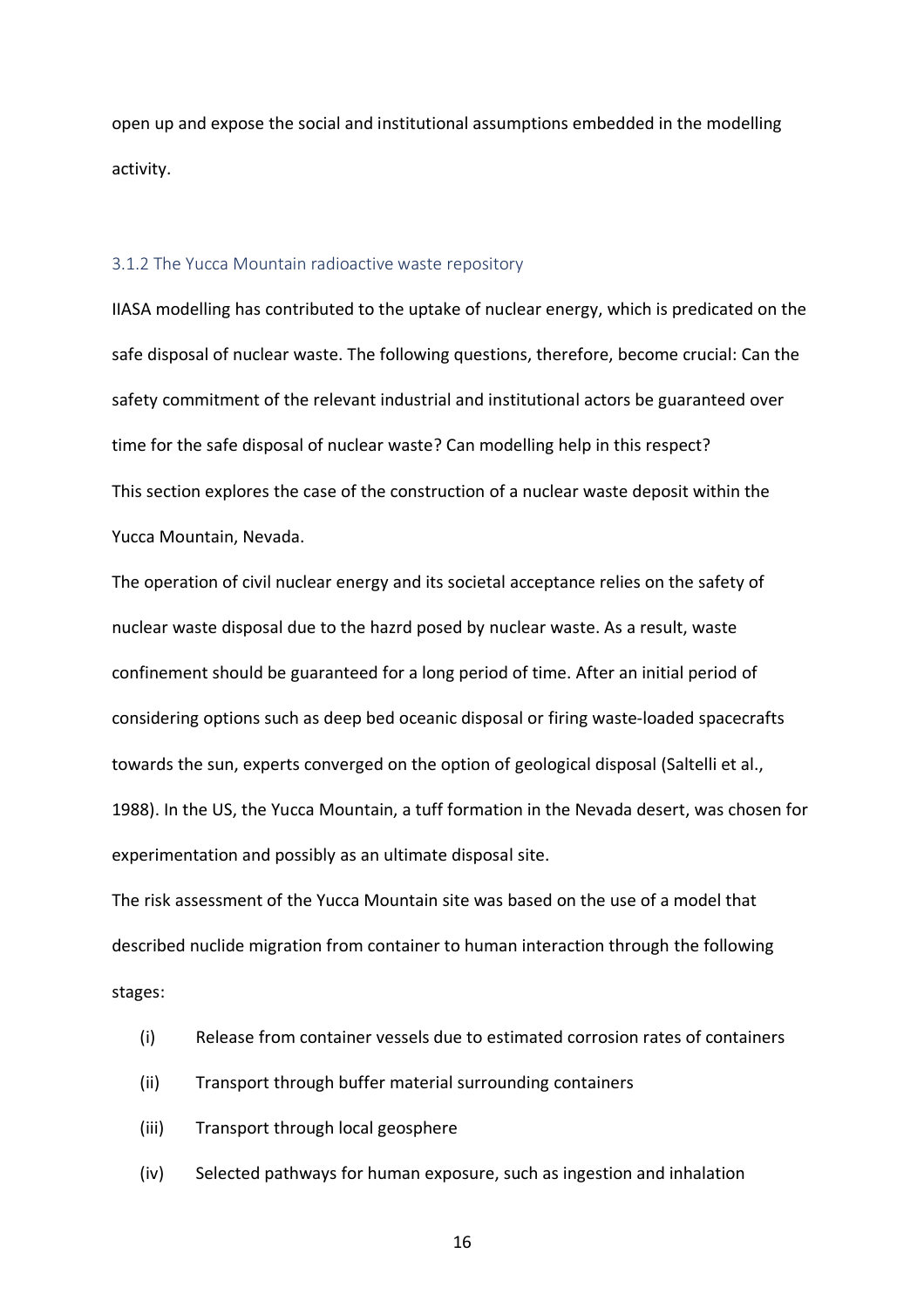The Total System Performance Assessment (TSPA) software, developed by the US Department of Energy and comprising 286 sub-models with thousands of parameters, was mandated to explore the safety of the Yucca Mountain disposal site. Originally, planners sought assurances that the Yucca Mountain site would be safe for 10,000 years; this was later increased to one million years under a federal court ruling based on the long half-life of certain radionuclides (Pilkey and Pilkey-Jarvis 2009).

One of the main assumptions of TSPA was later challenged by the site investigation. While the model predicted long times for the water to reach the repository level, the discovery of  $36$ Cl (a man-made radioactive isotope of chlorine) at the level of the repository, 300 meters underground, contested this assumption. The <sup>36</sup>Cl isotope was associated with the fallout of nuclear weapons tests carried out before 1963, and its presence implied that water could travel 300 metres downward through the matrix of the rock in less than 50 years. According to the percolation rate used in TSPA (less than 10 mm per year), this time should have been of the order of tens of thousands of years. This result was based on the assumption that the tuff composing the geological formation could be modelled as a homogeneous medium without preferential pathways for the migration of contaminants. For a time, it was hence considered that the disposal operation was not meeting the required standards. However, recent determinations have questioned the presence of 'pulse isotopes' at the repository (Cizdziel and Smiecinski 2006; Stothoff and Walter 2013), thus leaving the entire matter still hanging on political decisions (Sarewitz 2018).

The modelling of the disposal system relied on a single large model to describe the physics, geology, chemistry, and biology of the system. This approach gave prominence to an agenda of defined, manageable uncertainties. What it neglected, however, were the less reducible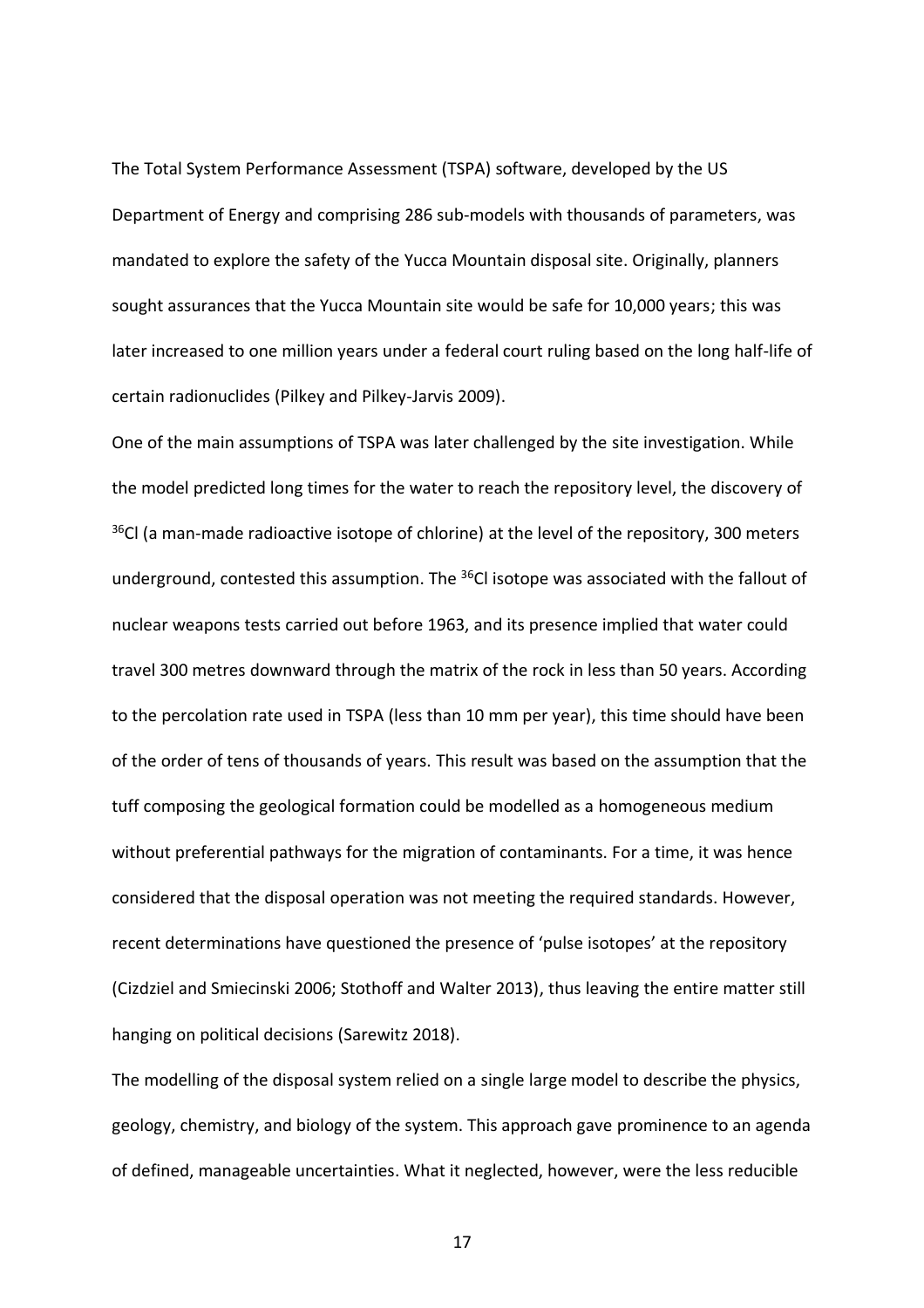uncertainties of the associated institutional and social setting. Wynne (1992) discusses these settings using the concept of indeterminacy, as distinguished from uncertainty. Indeterminacy is linked to the answers to questions such as: Will the high-quality maintenance, inspection, and operation of a risky technology be sustained in the future, multiplied over replications, and possibly with many instances all over the world? If one contrasts the mathematical precision of TSPA with the confusion and neglect surrounding the present-day's nuclear waste in dump sites in the US (Diaz-Maurin 2018), it is easy to grasp the relevance of the point made by Wynne.

In particular, the modelling activity around TSPA, which aimed to predict the fate of radionuclides thousands of years into the future, $<sup>1</sup>$  has never apparently stopped (Helton,</sup> Hansen, and Swift 2014). The point made in this section is that the model used, TSPA, has locked the policy discussion of the fate of nuclear waste into one where safety can be proven over geological times, which is clearly an impossible task.

#### 3.2 Improved approaches to modelling energy-related matters

#### 3.2.1. External costs of nuclear energy: a pedigree analysis of assumptions

Across Europe, debates about the place of nuclear power production in a sustainable energy mix have resulted in enduring and intractable conflicts between actors holding antagonistic positions. External cost calculations (ECC) can be seen as a particular form of evidence that can inform decision-making regarding sustainable energy. The use of ECCs, the data used to

<sup>&</sup>lt;sup>1</sup> In the interest of disclosure, one of the authors of the present work (AS) has computed the effects of radiological doses on a population up to one hundred thousand years into the future (http://www.oecdnea.org/tools/abstract/detail/nea-0860/).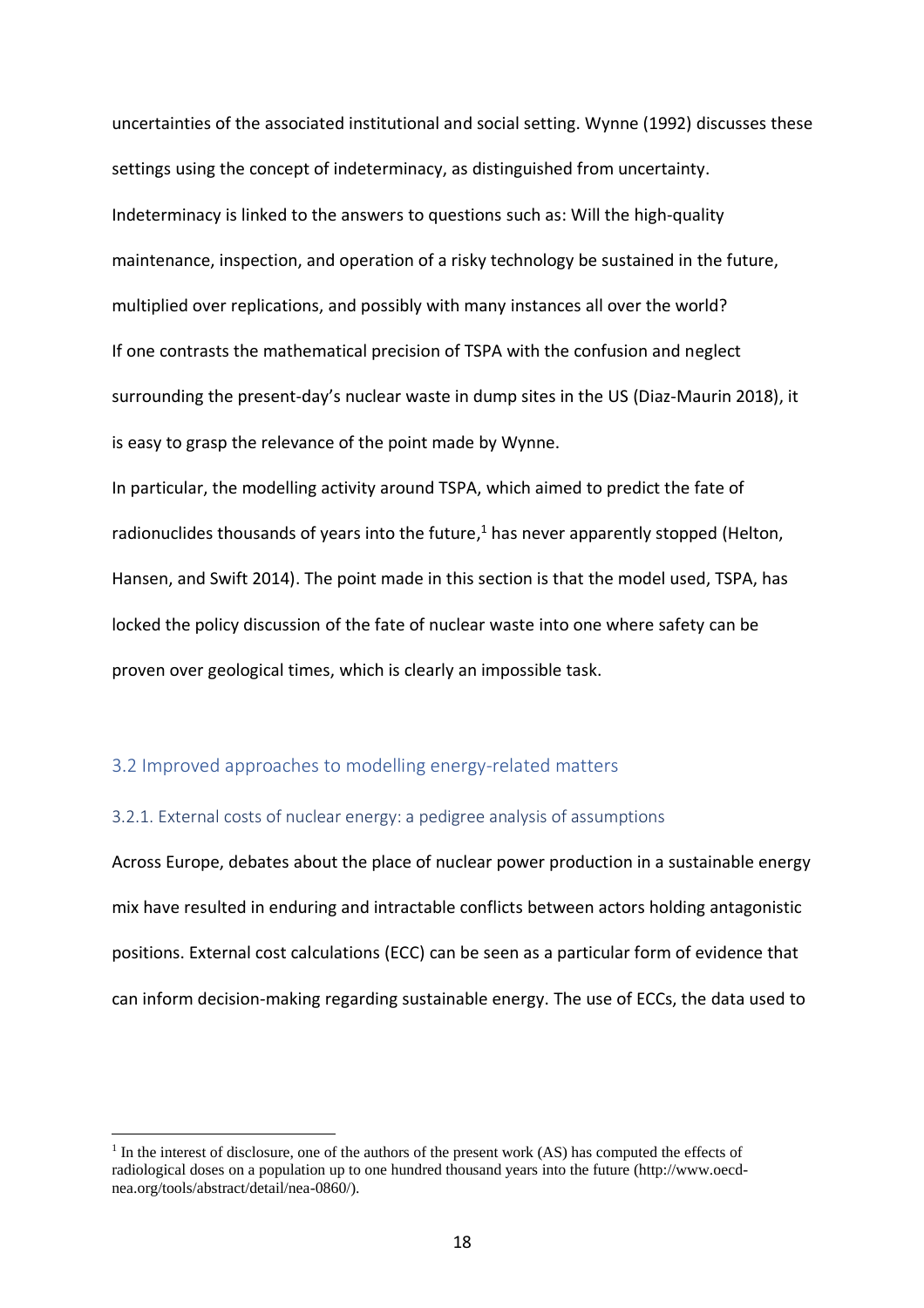underpin them, and their use in policy making is, however, controversial because of the complexity of the policy issue and the plural positions, values, and stakes that are at play. To critically review ECCs and their use in informing policy-making, the Belgian nuclear research centre organized a transdisciplinary workshop with policy makers, stakeholders, and experts from various disciplines. This was undertaken in the context of the European ExternE project (1990-2005) that aimed to quantify the environmental external costs of different energy supply options (EC, 1995; 1999). The case is documented in detail in Craye, Laes, & van der Sluijs, (2009) and Laes, Meskens, & van der Sluijs (2011), a brief summary of which is presented here. The workshop applied the concept of 'pedigree of knowledge' first, after which crucial assumptions and choices made in the calculation chain were identified, critically appraised, and qualified in a structured way amongst all workshop participants. The discussion focused on assumptions related to the scenario used to evaluate the impacts of a severe nuclear accident in a Belgian Nuclear Power Plant (NPP) near Antwerp, including the estimation of the related health impacts and their economic and monetary valuation. Special attention was paid to the so-called value-laden character of these assumptions, following the method proposed by Kloprogge et al., (2011).

Preparatory interviews yielded a gross list of 30 assumptions in the ECCs. By means of an internet survey involving all workshop participants, a final list of the six most critical assumptions was selected for further appraisal in the workshop:

(i) External costs of a potential large-scale accident in a Belgian NPP can be determined based on a calculation for a hypothetical NPP located in the middle of Western Europe.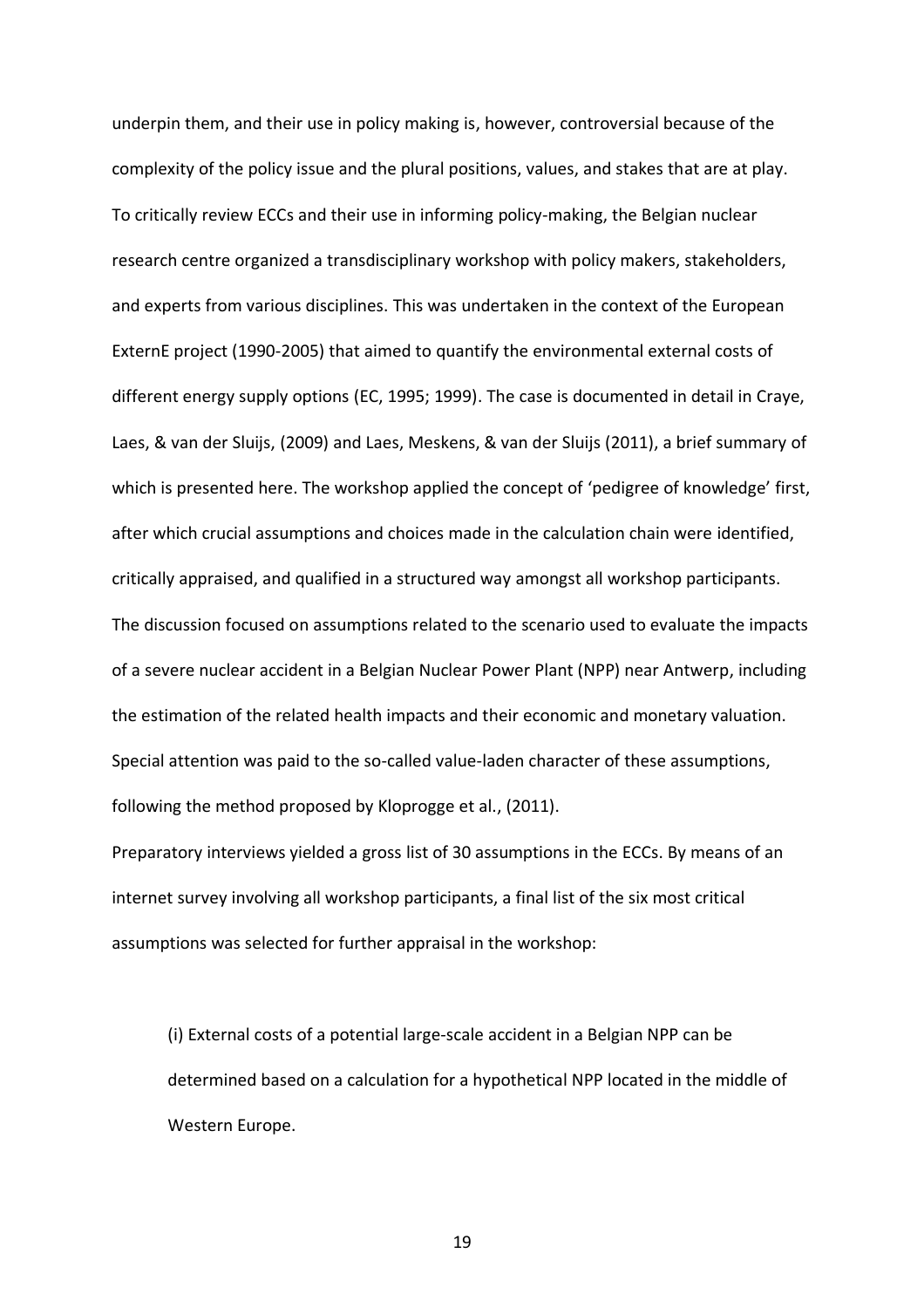(ii) In a large-scale accident scenario for a Belgian NPP, all radionuclide dispersion routes other than the atmospheric release route are negligible.

(iii) A linear correlation exists between exposure to ionising radiation and health effects, even for very small radiation doses.

(iv) All health impacts other than the radiological ones caused by exposure to ionising radiation can be neglected when assessing the consequences of a large-scale nuclear accident in a Belgian NPP.

(v) The 'risk-aversion factor' for accidents of the 'low probability/ high consequences' type cannot be reliably determined, and therefore does not have to be reported.

(vi) The cost indicators adopted in the ExternE methodology (i.e., cost of countermeasures, direct economic damage, and short- and long-term health impacts) are sufficiently representative for the total costs of a potential large-scale nuclear accident in a Belgian NPP.

Overall, the six assumptions received weak pedigree scores. The panel generally considered these assumptions not very plausible, subject to disagreement, and, to a large extent, inspired by contextual factors rather than grounded in evidence. The only exception was the third assumption of linear correlation. Expert participants agreed that the so-called 'linear no-threshold hypothesis' constituted the best scientific basis for regulating the risks of ionising radiation and served as a precautionary approach to managing radiation risks. The assessment also resulted in clear suggestions for improvements of the ECCs as regards assumptions (i) and (ii). Assumption (i) was contested as the specific location of the Belgian NPPs (near major cities with important industrial activities) was more likely to result in higher externalities in comparison with the hypothetical location of mid-Western Europe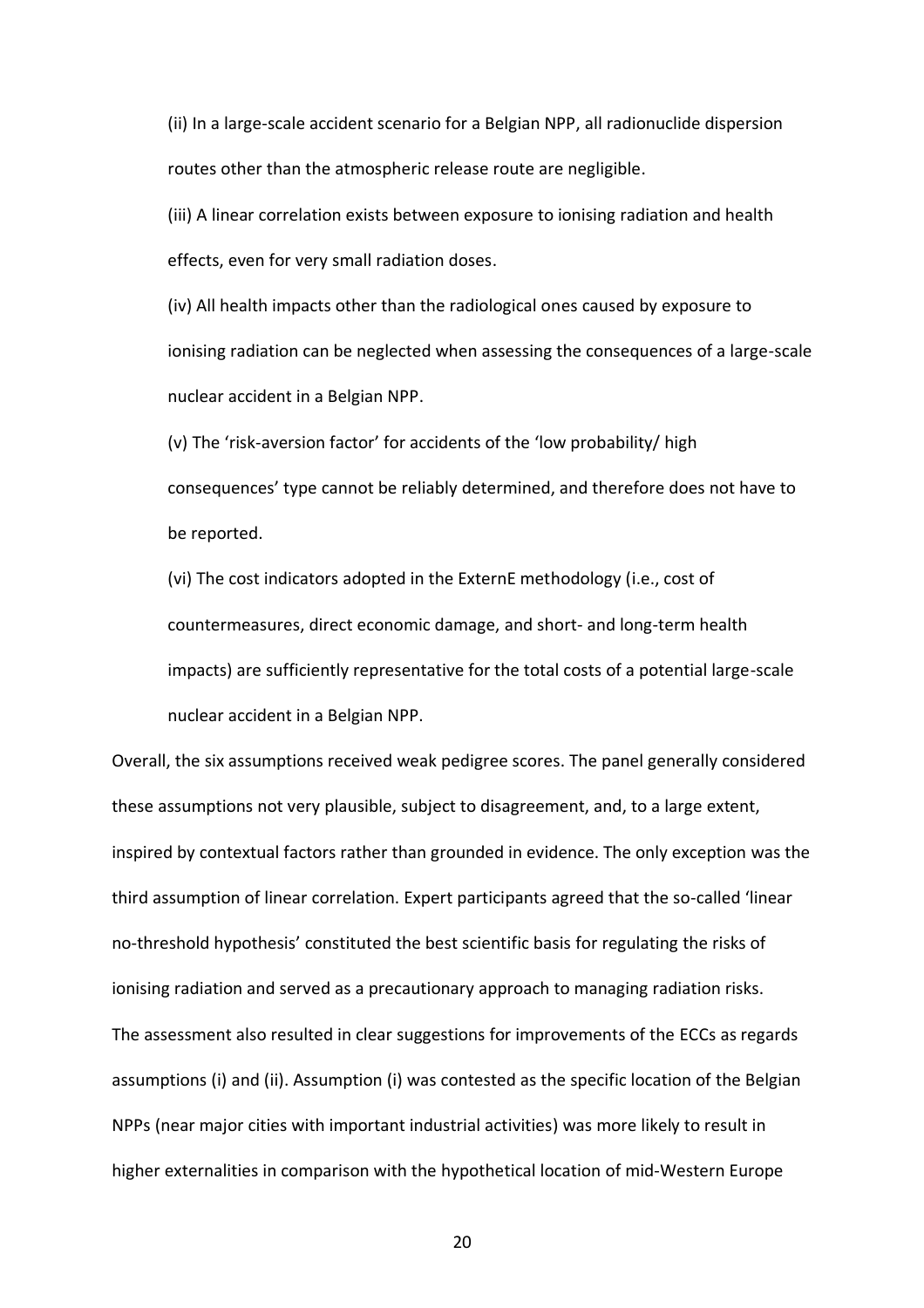that was used in the assessment. Criticism of assumption (ii) was motivated by the impossibility to exclude contamination of ground and river water by radionuclides in the case of a severe nuclear reactor accident. Such contamination could, for instance, occur in case of a failure of the NPP's pressure vessel or after a melting of the reactor core through the bottom of the reactor building, resulting in steam explosions. This highly improbable accident sequence would result in long-term ecosystem pollution, which was excluded as an externality in the ExternE approach because it only considers impacts on the human health count.

A second category of assumptions consisted of those that were more severely criticized and for which only limited proposals could be made to improve the ECCs. For instance, in the case of assumption (vi), many types of economic impacts were excluded from the ExternE methodology. These included direct and indirect costs of lost production in industries adjacent to the NPP, forward ripple effects in the entire European economy (e.g., caused by an evacuation of the Antwerp harbour), costs of 'stigmatization' of a region contaminated by nuclear fallout, and economic impacts on the nuclear sector worldwide (e.g., costs of cancelling new nuclear programmes and enhanced safety measures in existing plants). The discussion of this assumption led most of the participants to agree to a high likelihood for continued public contestation of ECCs that systematically exclude such costs. Some assumptions were seen as problematic, but it was unclear how to overcome the related problems through other calculation methods. As regards assumption (iv), one expert participant argued that follow-up studies from the Chernobyl reactor accident in 1986 showed a significant increase in the population suffering from issues such as post-traumatic stress symptoms, anxiety, estrangement, and dislocation. However, it was difficult to relate these psychological impacts unequivocally to the nuclear accident alone because the risk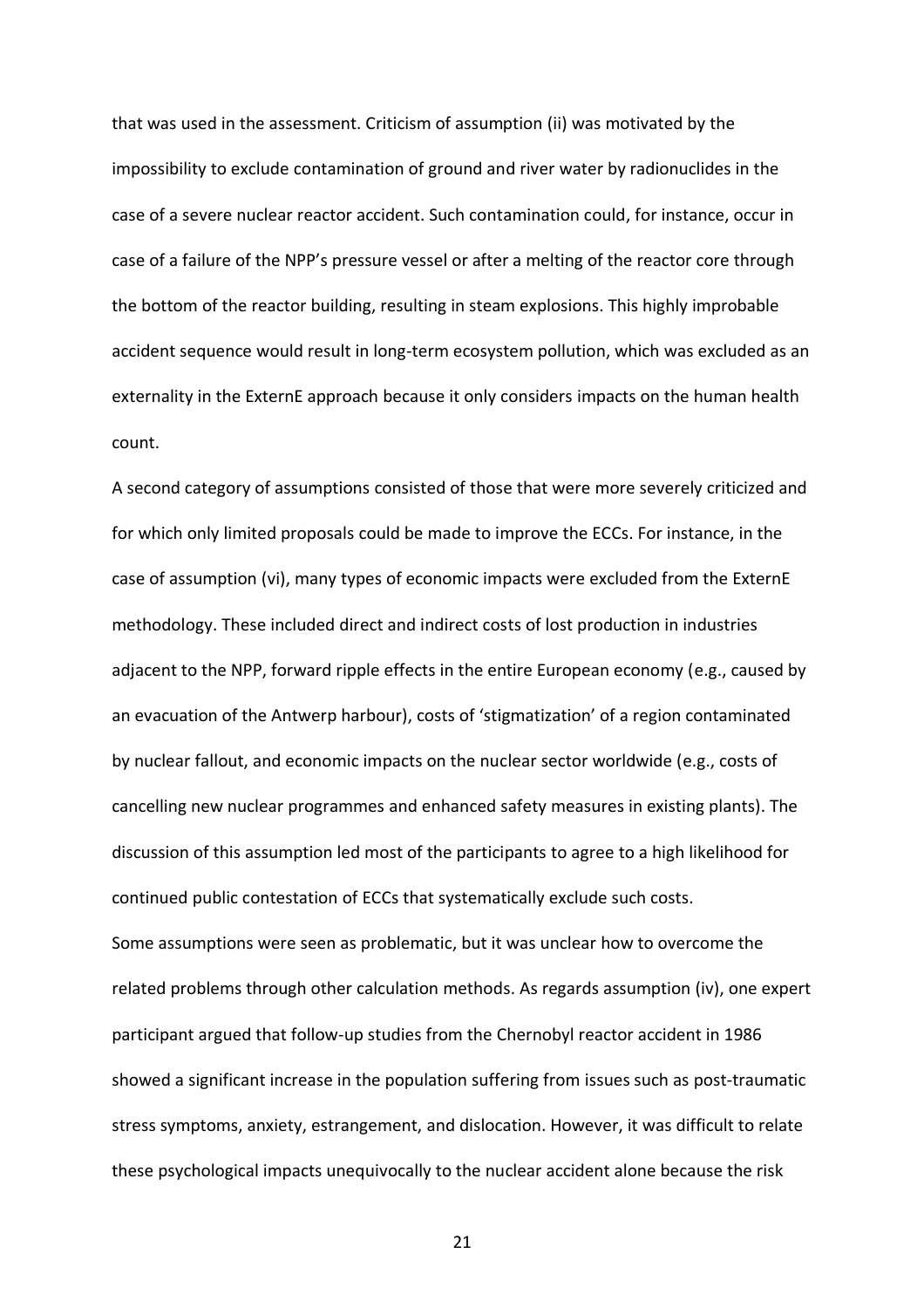management interventions of the Soviet authorities would have also played a role. Therefore, non-radiological (psychosomatic) health impacts of a potential reactor accident could prove to be a major— albeit hardly quantifiable—factor.

Engaging stakeholders in a NUSAP-based workshop made it possible to hold a transparent debate in which the assumptions underpinning the ESME modelling activity were openly scrutinized. This provided valuable input for the negotiation aimed at improving the ESME modelling process.

#### 3.2.2 UK energy modelling as a support to policy making

In the UK, scenario analysis using energy models has often suffered from deterministic thinking. A view of uncertainty has been adopted using a storyline-and-simulation approach. Practitioners have increasingly realised that this is insufficient when dealing with complex and uncertain transition that must happen over relatively short timescales (Usher and Strachan 2012). Based on ex-post analysis of modelled energy futures, this narrow approach has been shown to be limited, with real-world developments occurring that are completely outside of the anticipated range (Craig, Gadgil, and Koomey 2002; Trutnevyte et al., 2016). As a result, modelling practice in the UK has (to some extent) evolved and shifted towards a range of quantitative approaches to dealing with uncertainty, from probabilistic analysis ( Pye, Sabio, and Strachan 2015; Pye, Usher, and Strachan 2014) through to stochastic programming (Usher and Strachan 2012) and modelling-to-generate-alternatives (Li and Trutnevyte 2017; Trutnevyte 2016). There is also a recognition that the Government requires more information on uncertainty, as outlined in its Aqua Book on analytical quality assurance (HM Treasury 2015).

While these approaches push in the right direction, by their very nature of being quantitative they are likely to overlook uncertainties that are not easily quantifiable (van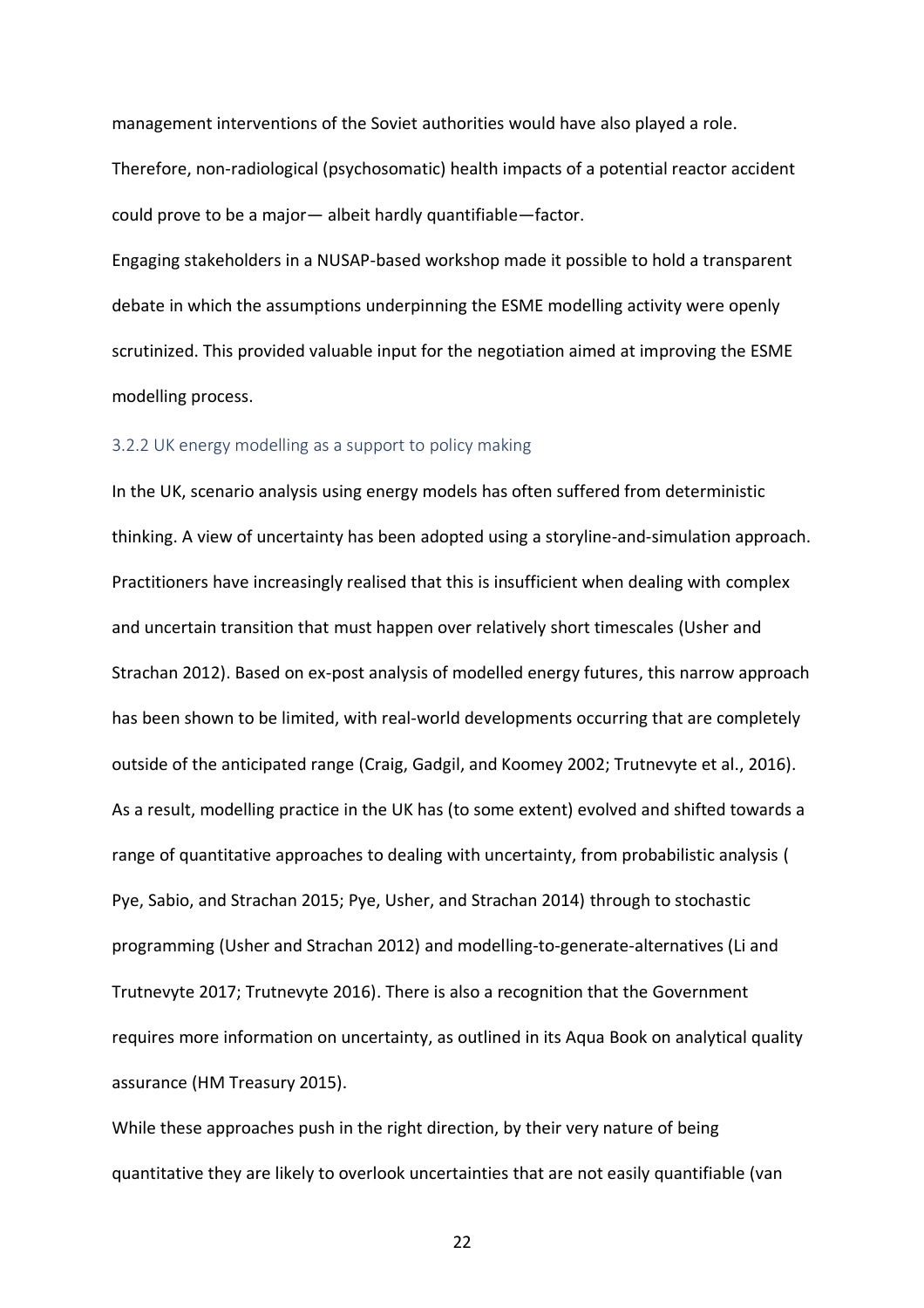der Sluijs et al., 2005). These include the strength of the underlying knowledge base underpinning the modelling, or the degree to which the many assumptions made by modellers are value-laden.

To broaden the assessment of uncertainties in energy modelling, the NUSAP approach was applied to a UK-based modelling exercise. This concerned ESME, a key model used for research informing UK government on energy issues (McGlade et al. ,2018; S. Pye, Sabio, and Strachan 2015). The approach to the exercise was based on the following steps: (i) identify assumptions that materially affect the model results, through global sensitivity analysis and expert elicitation; (ii) determine criteria against which to assess pedigree; (iii) run the stakeholder workshop to generate the scores; and (iv) compare pedigree results to quantitative model results using a diagnostic diagram (Pye et al. ,2018).

In the ESME exercise, a global sensitivity analysis was used to determine which input parameters the model solution was most sensitive to. In other words, if a policy maker is looking for a cost-effective strategy, the sensitivity analysis seeks to identify the input assumptions that had the greatest influence on the costs of that strategy. The influence of different factors (representing quantitative uncertainty) was then plotted against the pedigree scores of those same assumptions using a diagnostic diagram (van der Sluijs et al., 2005).

Figure 3 indicates that some of the technology assumptions that are important for UK energy and climate policy have a weak pedigree. These land in Q4, a quadrant termed the 'danger zone', where assumptions have high sensitivity scores but weak pedigree. In this category belong bioenergy resource assumptions (BioRES), which is crucial for biofuels in sectors such as international aviation and BECCS (Bioenergy with Carbon Capture and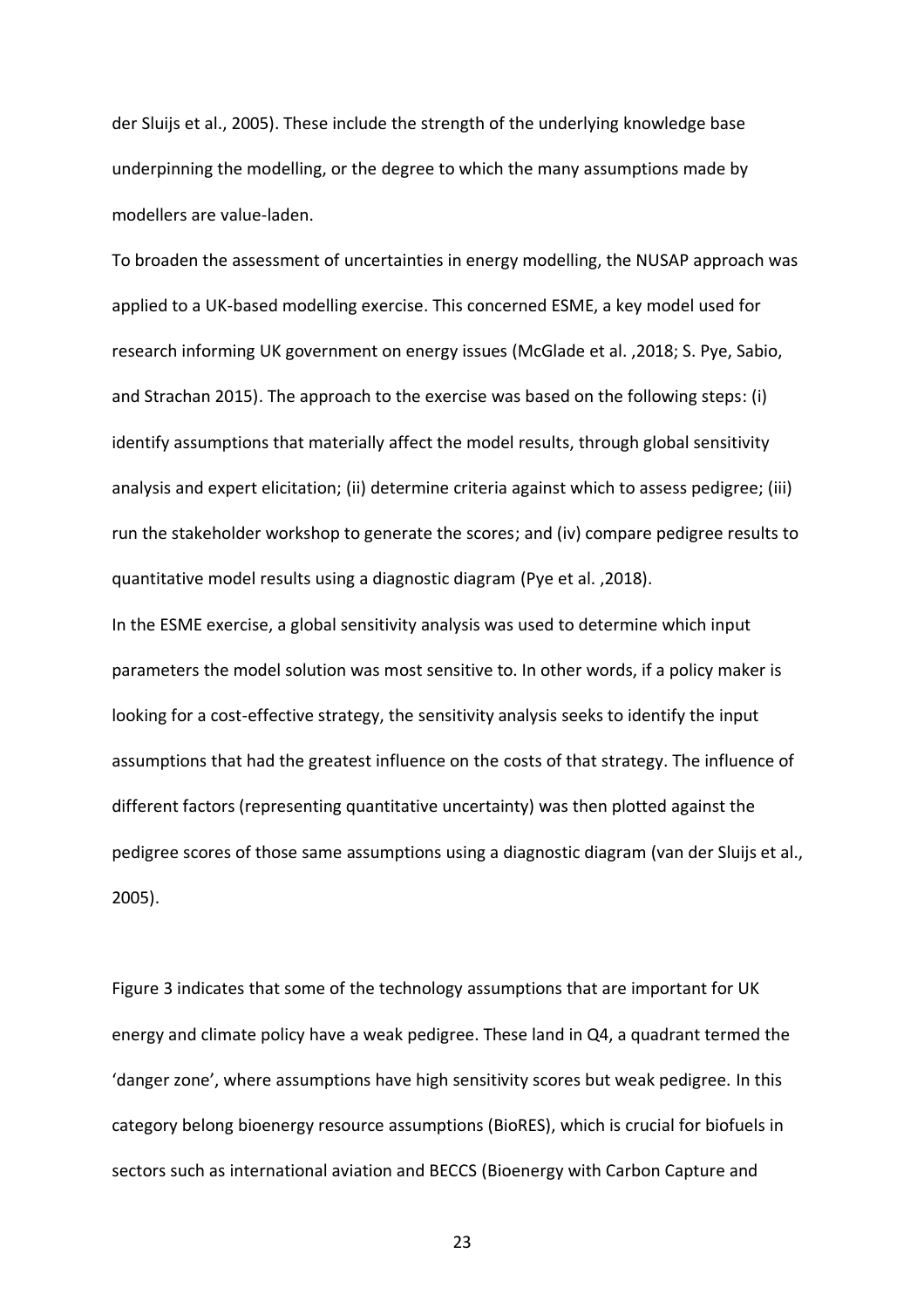Storage), and CCS deployment (CCSmbr), which is again important for BECCS but also for hard-to-mitigate sectors such as iron and steel and cement. The value of such information for decision-makers is that they should proceed with caution when drawing policy conclusions from model solutions that rely heavily on bioenergy and CCS.



**Figure 3. Diagnostic diagram to compare qualitative (pedigree scores, horizontal axis) against quantitative (sensitivity measure, vertical axis) uncertainties.** The sensitivity measure (based on the elementary effects method (Saltelli et al., 2008) or Morris method (Morris 1991)) highlights the influence of the modelled uncertainty on the variance across the model objective function, which is the total discounted system costs.

In addition to pedigree scoring, stakeholders were asked to score assumptions in terms of the extent to which an assumption was *justifiable and defensible*, and whether a specific assumption would likely find *agreement amongst peers*. The results highlighted that there are often many reasonable and possible choices for different assumptions. This emphasises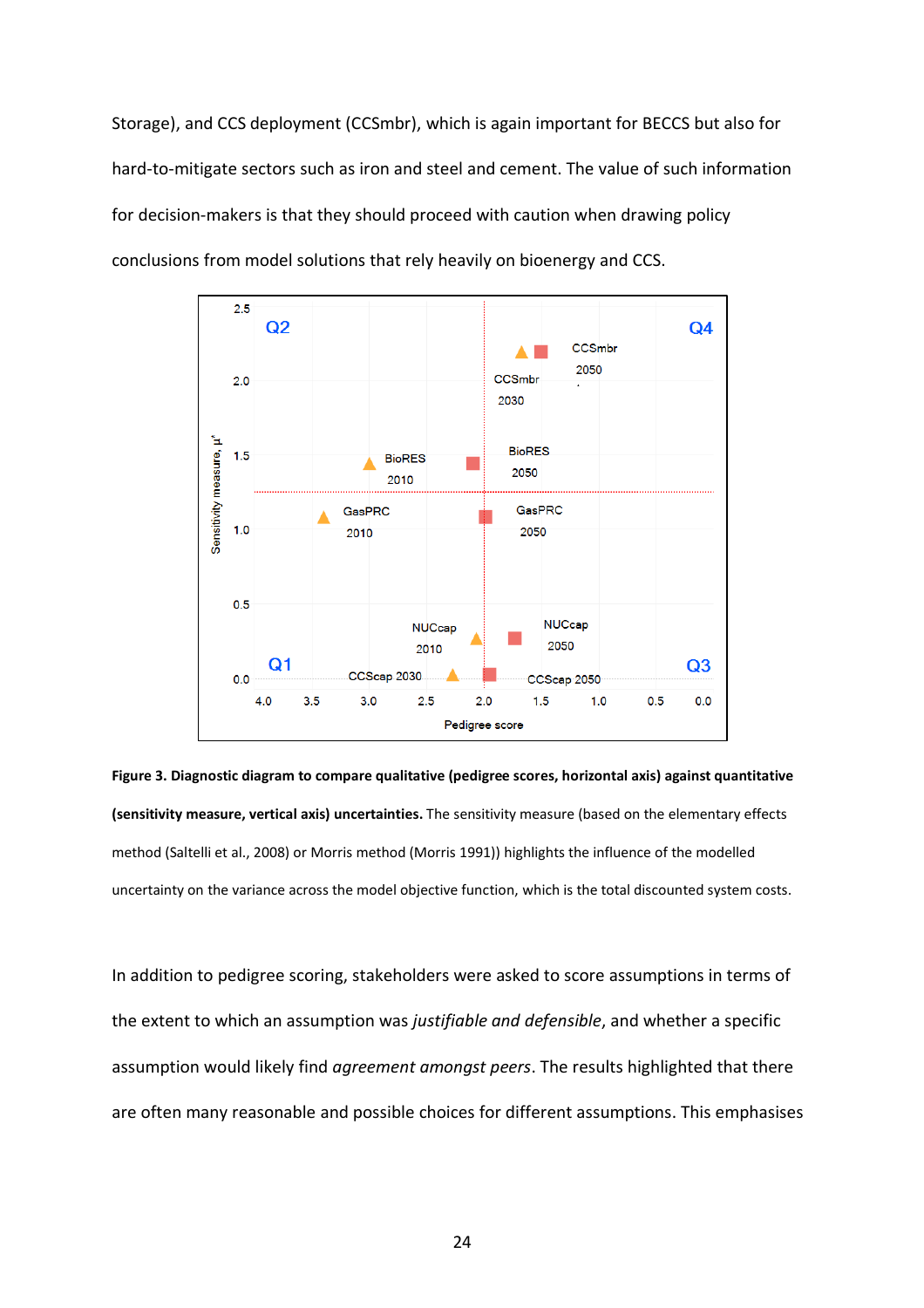the need for transparency around modelling choices and a debate on, and scrutiny of, assumptions with broad stakeholder input.

Beyond the modelling insights from the exercise, the process of the workshop was equally valuable. It allowed expanding the range of stakeholders, while providing time to explain the logic behind critical model assumptions. It also demonstrated how to better engender trust in the analytical process and broaden expert input into the exercise. Given that previous modelling has been viewed as a black box, the process itself can enable critical scrutiny and contribute to the process of making energy systems analysis more transparent for decision-makers (Cao et al. ,2016; Pfenninger 2017).

#### 3.2.3 Negative emission technologies

Routes to meeting the targets of the 2015 Paris Agreement imply a commitment to reduce anthropogenic greenhouse gas (GHG) emissions. To achieve this goal, two broad energytechnology approaches are considered: (i) real reduction of emissions from renewable energy technology (primary focus); and (ii) negative emission technology (NET) as abatement of continued emissions. The use of NETs falls under a broader category of geoengineering, that are debated due to the potential unforeseen consequences to the environment, as well as reducing the collective commitment of society to environmental sustainability (Sovacool 2021).

NETs can make the requirements regarding emission cuts less stringent by enhancing the planetary CO<sup>2</sup> sink capacity (van Vuuren et al., 2017). For instance, reductions of anthropogenic CO<sub>2</sub> emissions have been estimated in IAM activities at 60-85% or 70-95% for 2050, relative to 2010 figures, dependent on whether BECCS (a type of NET) is being deployed or not (van Vuuren et al. ,2017). Indeed, BECCS plays a prominent role in the NET literature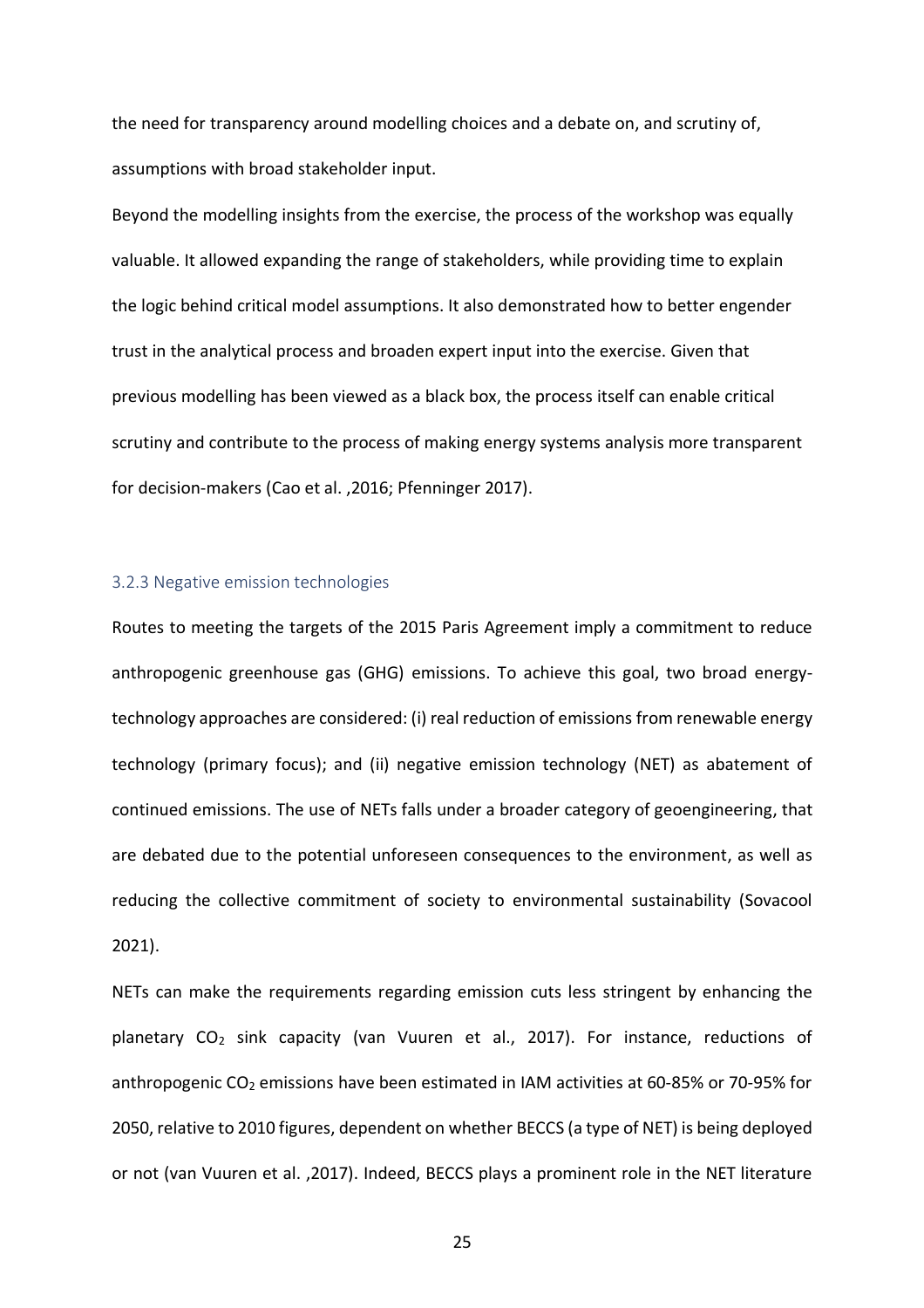(Anderson and Peters 2016), to the point that large uptakes of BECCS have been posited in IPCC IAMs scenarios. These have been questioned in the literature on the basis of the following: first, there being too few existing plants (Babin, Vaneeckhaute, and Iliuta 2021); second, the capability of delivering negative emissions over the time span of the cultivations (Hanssen et al., 2020); third, the effectiveness of the coupled afforestation/re-forestation strategies (Turner et al., 2018, Krause et al., 2018); fourth, the important amount of land required (Field & Mach (2017); and finally, the pace in increased land cultivation required to contribute to meeting the climate goals set for 2100 (Turner et al., 2018). Such a massive implementation could conflict with other fundamental sustainability goals such as food security and biodiversity conservation (Dooley, Christoff, and Nicholas 2018).

The general picture that emerges from this criticism is that BECCS deployment would seemingly entail substantial stakes in return for benefits that are very uncertain. Presenting the outcome of these models with crisp figures generates the exact result of leaving out other potential options.

If uncertainties were acknowledged, other options would become comparable and worth investigation.

As regards the case of BECCS uptake in IAMs, Workman et al. (2020) identified the following issues:

- (i) the certainty on key assumptions (such as feasibility, cost, and deployment rates) over several decades was overestimated;
- (ii) values beyond monetary proxies were excluded; and
- (iii) linked to the previous point, representatives of a single community define goals for climate policy rather than having these resulting from a dialogue among multiple stakeholders.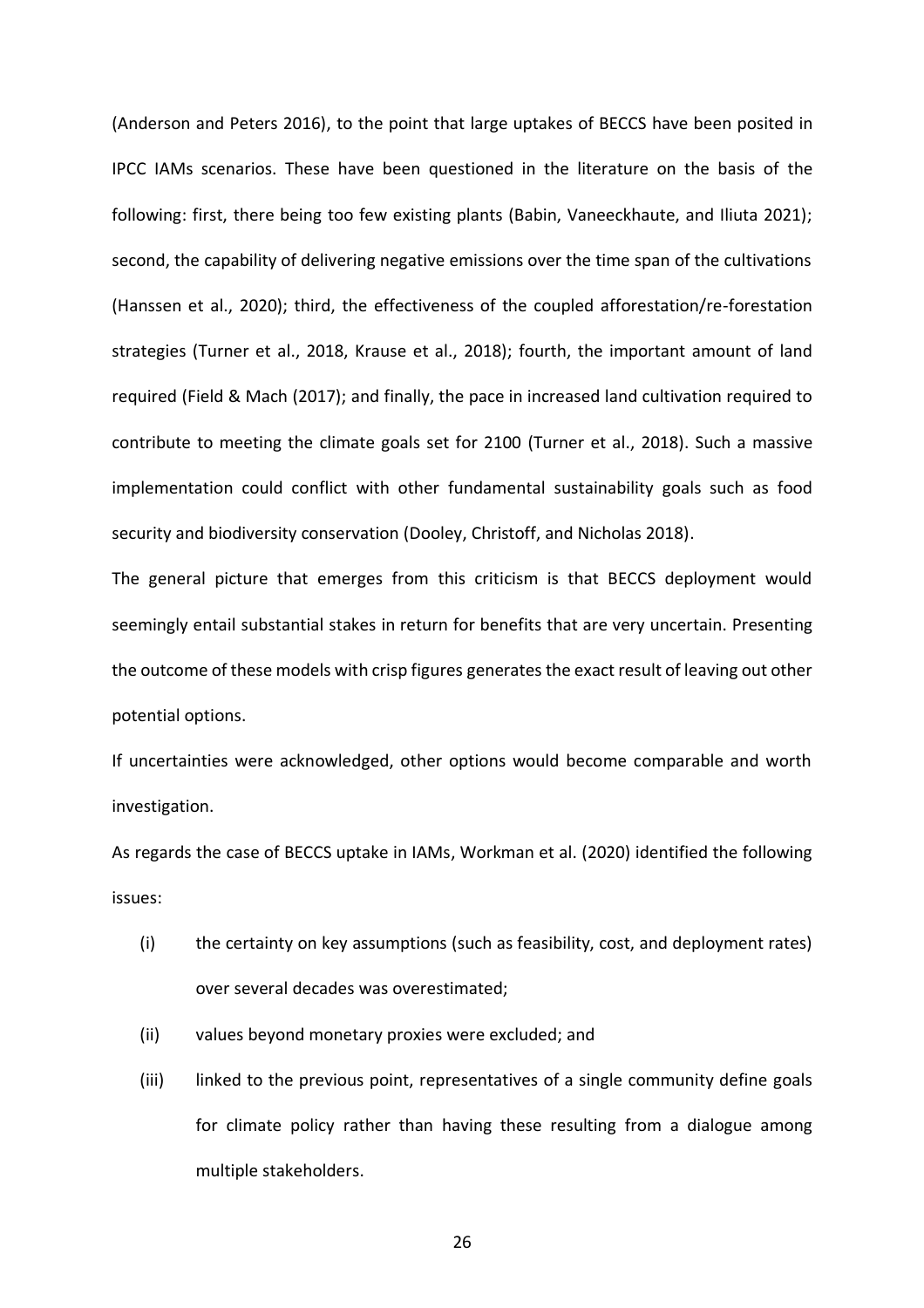Butnar et al. (2020) added criticisms on the scarce transparency of IAMs models relative to modelling assumptions, as well as on the treatment of the socio-cultural and institutional dimension.

Public acceptance could be facilitated by opening up the IAMs modelling activity to multicriteria assessments. These are capable of including values beyond monetary proxies used in cost optimisations (Stephens et al., 2021; Workman et al., 2020). However, this would require significant effort to update these modelling activities, their scope, and their theoretical background (Braunreiter et al., 2021).

Tavoni et al. (2017) investigated the potentially problematic nature of the underpinning assumptions of NETs uptake in IAMs. Based on a consultation with experts from the field, these authors identified as particularly resistant to modelling dimensions of governance, public acceptance, external costs, and impacts. By contrast, modelling was more propitious to appreciate the importance of operational costs and effectiveness.

In this highly-debated context, Vaughan & Gough (2016) resorted to the NUSAP method by engaging 18 experts in a workshop to scrutinise several key assumptions fed into IAM models. The identified 9 key assumptions related to bioenergy (available land area, future yield, and proportion of energy); CCS (storage capacity, technology uptake, capture rate); and crosscutting assumptions (policy framework, social acceptability, and net negative emissions). The authors also made use of a diagnostic diagram whereby the pedigree score was assessed against a qualitatively estimated influence on results through a dedicated pedigree score. Even in this case, similar to the case study on ESME, most of the discussed assumptions ended up in the danger zone of high influence on the result coupled to a weak pedigree score.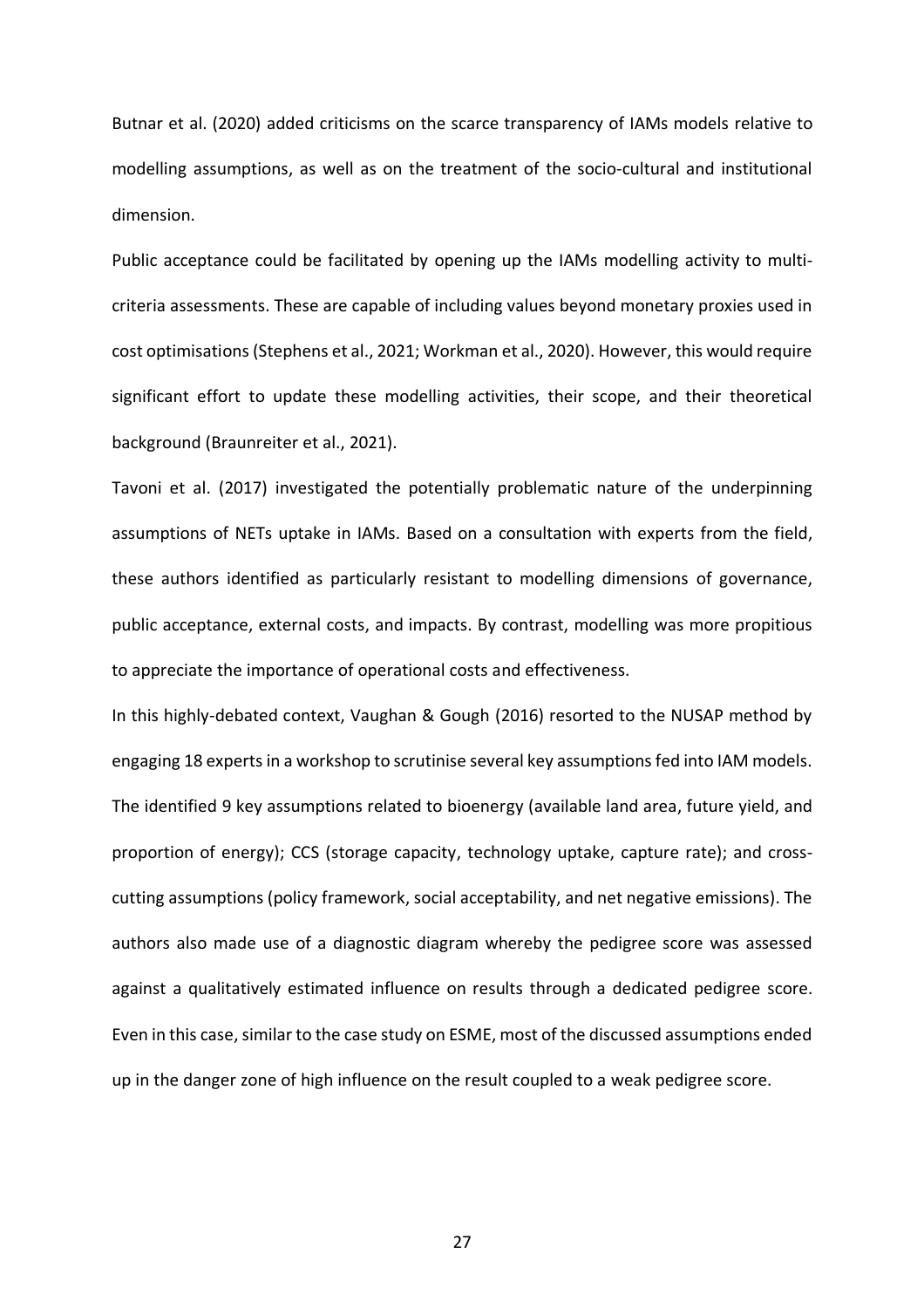This case study illustrates how an issue in modelling activity identified in the literature can be brought to the fore and discussed with relevant peers. The process enables mutual learning, while placing under the spotlight potential criticalities in the modelling activity.

#### 3.2.4 Ecological footprint

Ecological footprint (EF) is a successful sustainability indicator proposed by the Global Footprint Network. Diverse sources have advocated for its use as an indicator to lead energy policy making (Abbas, Kousar, and Pervaiz 2021; Metcalf 2003). Energy consumption accounts for the most important part of the EF measure (Giampietro & Saltelli 2014). This part is bound to increase in the future because of BECCS deployment and further land allocation for energy uses. EF measures human demand on natural capital, which is understood as the quantity of natural land (expressed in global hectares equivalents) required to support an individual or economic activity. The 'Earth overshoot day' is the date by which humanity will have used all available natural resources from the Earth's yearly natural budget. The systematic anticipation of Earth overshoot day over the years is widely recognised as a sign of humanity's unsustainable pattern of economic development (Giampietro and Saltelli 2014b). We make use here of the seven-point sensitivity auditing checklist, presented in the methods section, to evaluate whether EF is an adequate indicator to capture this aspect.

• Rhetorical use: According to Giampietro and Saltelli (2014), the ecological footprint has been systematically over-interpreted in terms of representing the planet's biocapacity. What is presented in the EF as a measure of what can be produced within the planet's ecological limits is merely an accounting of agricultural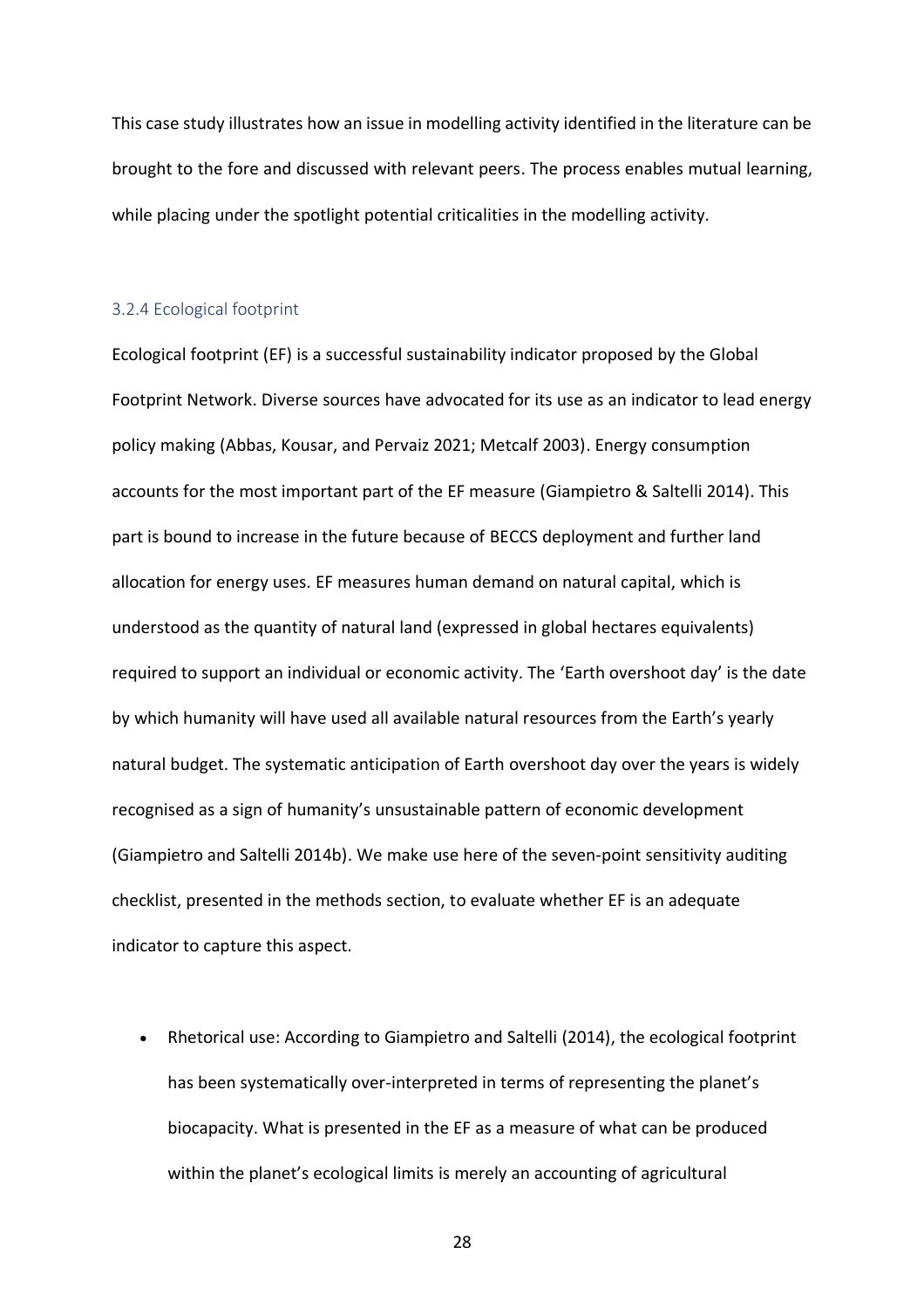productivity. Several other dimensions are excluded from EF accounting as per other points examined below.

- Assumption hunting: A potentially misleading feature in EF accounting concerns Its bioenergy dimension. For instance, the question of how the  $CO<sub>2</sub>$  absorbing capacity decreases with the ageing of forests is neglected. The same caveat applies to the paradox that replacing natural ecosystems with more productive humanmade vegetation would lead to an improvement of the planet's biocapacity rather than to an impoverishment due to loss of biodiversity and natural habitats (Giampietro and Saltelli 2014).
- Detect GIGO: Several potential sources of uncertainty remain unaddressed in EF accounting. No error in terms of biocapacity is considered, nor is the variable of accuracy discussed at the local, national, and global levels. A data quality score is the only proxy included at the country level. This leads to an issue in terms of how the information is processed and aggregated across scales, as examined in more detail below.
- Anticipate criticism: The rounding of values and the cascading of uncertainty across scales is one of the factors contributing to the fragility of EF accounting. To the best of our knowledge, this uncertainty has not been accounted for, let alone apportioned through sensitivity analysis, in the modelling adopted in EF accounting.
- Aim for transparency: The documentation on EF accounting is available, but some technical coefficients are not openly traceable. This is the case for the equivalence factors, which reflect the relative productivity of world average hectares of different types of land use. How these quantities were arrived at can only be retrieved from a satellite workbook, which is available only upon request.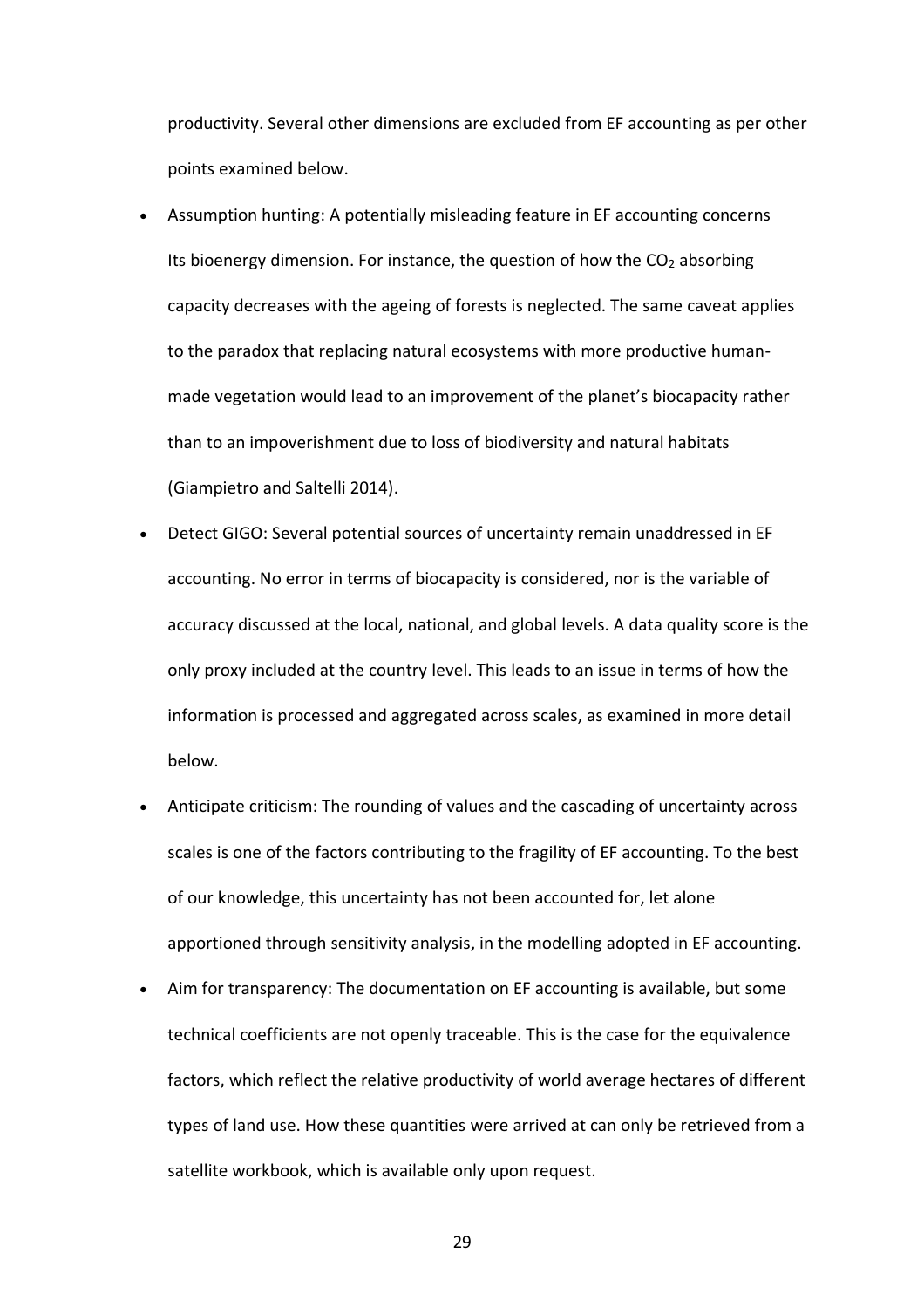- Do the right sum: The EF accounting does not help in defining whether types of land allocation actually contribute to sustainability (Galli et al., 2016) . One example is that of a landfill, which is crucial on the waste sink side, but whose importance is entirely missed in the EF biocapacity accounting.
- Perform UA and SA: As previously discussed, uncertainty in the accounting is largely overlooked, with the exception of a data quality score as proxy at the country level. Hence, the space of assumptions has not been explored at all, which leaves unaddressed the responsiveness of the EF indicator to its uncertainty sources.

The usefulness of sensitivity auditing stems from its capacity to highlight the limitations of a quantification, in this case the EF, when using it for policy making in real-world cases.

### **4. Conclusions and policy implications**

A quantification, mathematical model, or any large system of indicators can be thought of as a cathedral, an ancient *fabrica*, which is never finished; new bits are added or modified over time, bugs are solved, and new questions are posed. In this construction, choices are made all the time; these choices may concern the use of a physical or heuristic law, the value of variables, or which algorithm to choose among the many available to solve a problem. We use the word 'choice', or 'assumption', as more than one possible item or value could be selected, but eventually just one enters the model construction. It is only normal that with time, not even its developers will be in condition to remember all that was chosen. This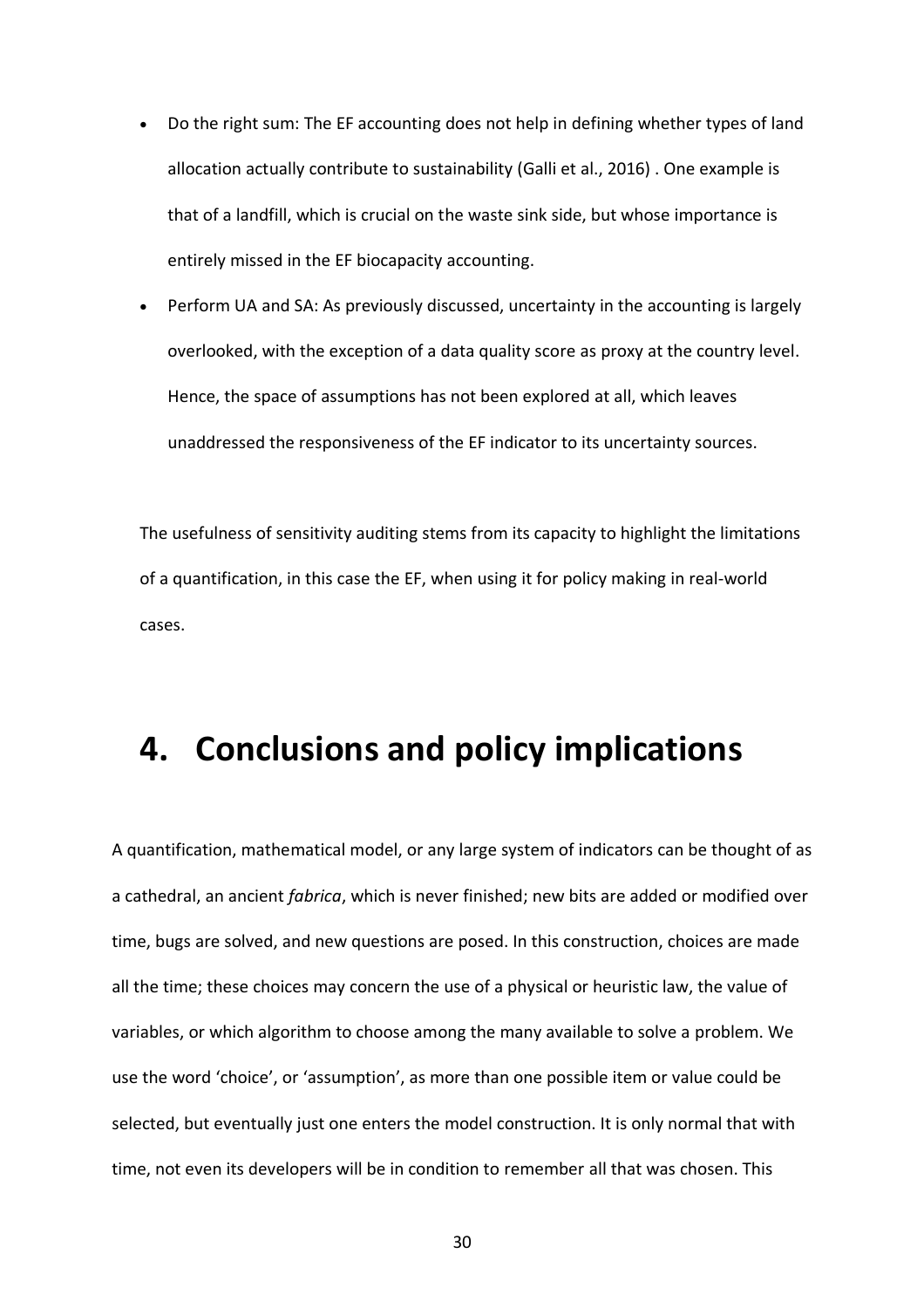sedimentation of modelling assumptions, which enables the model to answer the questions asked from it, also constitutes an obstacle to its transparency. The only way out of this predicament is for modellers to make many choices, many assumptions, and propagate them through the model. Instead of a prediction, of a single point in the multidimensional space of model outputs, we now have a cloud.

This process of retracing one's steps in order to rediscover the forgotten choices and assumptions, and to perform the analysis just described – which would appear technically as an uncertainty quantification – is facilitated if one incorporates in the analysis the philosophies of NUSAP and sensitivity auditing that we illustrated in this contribution. Additionally, when engaging stakeholders, interfacing the two approaches in a diagnostic diagram can offer a thorough view of the uncertainty at play, as shown in this contribution's case study of UK energy modelling for support to policy making. It is also noteworthy that this process of going back in order to go forward plays an important role in system thinking (Koestler 1989). This process, the modelling of the modelling process, is also valuable in unearthing path dependences and lock-ins, to identify stages where a given issue became frozen in a dead-alley configuration of conflict among stakeholders. Going forward, in turn, may take the form of a broadening of the spectrum of the policy options.

In the present work, we have seen how several issues may impact quantification in energy systems in producing scenarios, indicators, and modelling activities. Untested assumptions and implicit political stances may result in assessments that are not 'politically robust' (i.e., cannot be shared by all stakeholders), as shown in the case of the IIASA modelling activity with the controversy around proposing to largely resort to nuclear power as a means to achieve resilient energy system.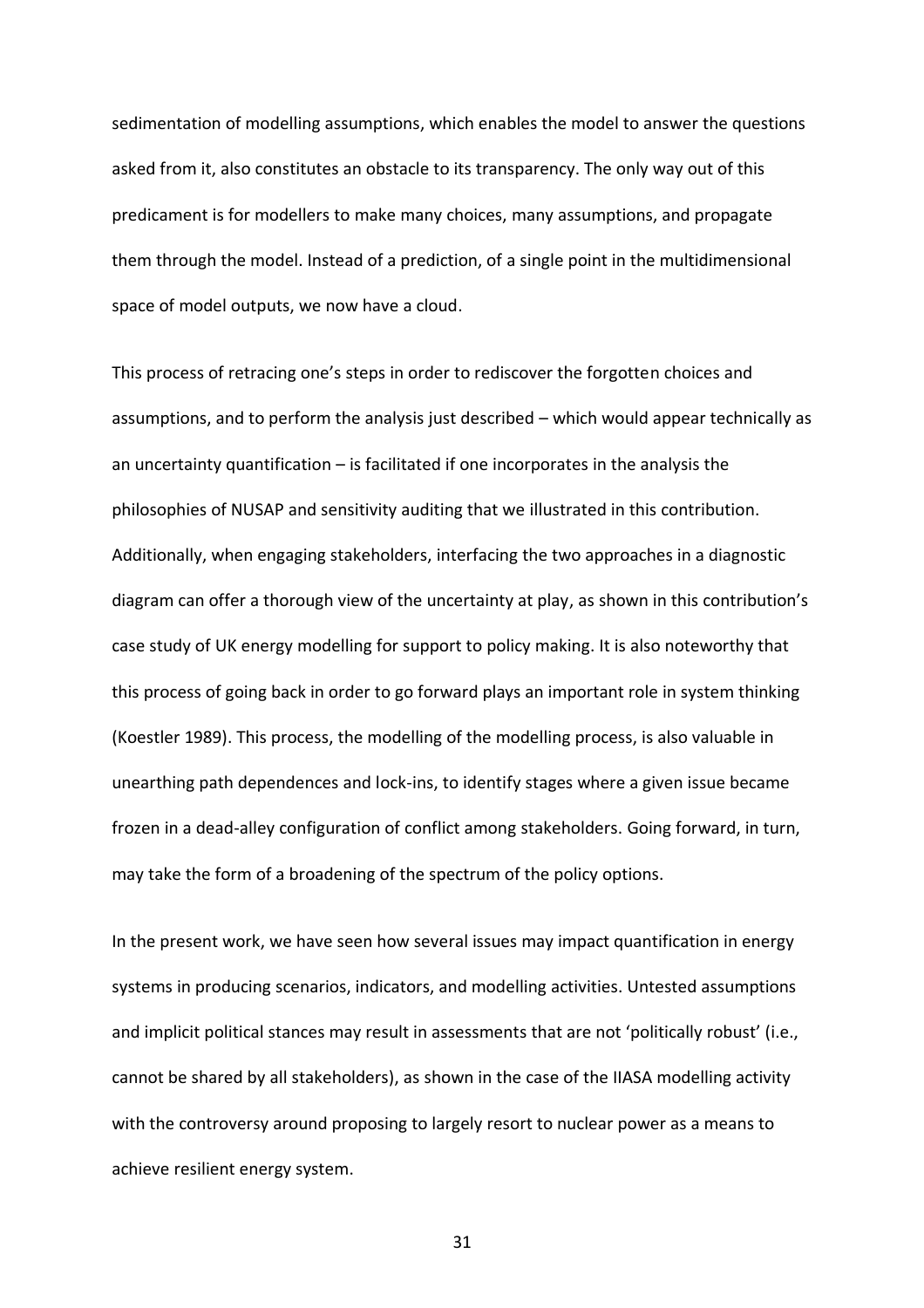Given the importance of uncertainty assessment in modelling for public policy, the degree to which model assumptions are value-laden and have 'pedigree' are dimensions of uncertainty that need to be considered by the community of modellers. Engaging stakeholders in workshops offers the chance to explore the logic, perspective, and framework that lies at the base of critical model assumptions, to demonstrate how to better engender trust in the analytical process, and to broaden expert input into the exercise (see the external cost of nuclear energy and the UK energy policy making case studies). The renegotiation of the assumptions that inspired a move towards quantification can take place through direct interaction between the involved stakeholders, relevant experts, and policy makers, ideally in a setting that allows experimentation with the socioinstitutional roles 'normally' entrusted to restricted communities of experts/regulators at the science–policy–society interface. All these aspects emerged from the ESME modelling activity and the assessment of the external cost of nuclear energy, in which the group of experts/stakeholders/policy makers engaged in the workshop put under scrutiny six key modelling assumption and put forth concrete suggestions for their improvement. The application of sensitivity auditing to the ecological footprint indicator highlighted its most questionable aspects in the capacity to capture useful metrics for sustainability, hence contributing to potentially setting ill-conceived policy goals. The objection that these approaches are costly or encourage paralysis by analysis are unfounded for the case of energy policy, given the important stakes and long time-horizons covered by the policy. The applications of these methods to currently active topics such as the modelling of NETs in IAMs appears also promising. Having lawmakers demand the use of the analytical lenses suggested in the present work would help to strengthen the quantifications that underpin energy policy making, leading to tangible benefits for the overall policy-making process.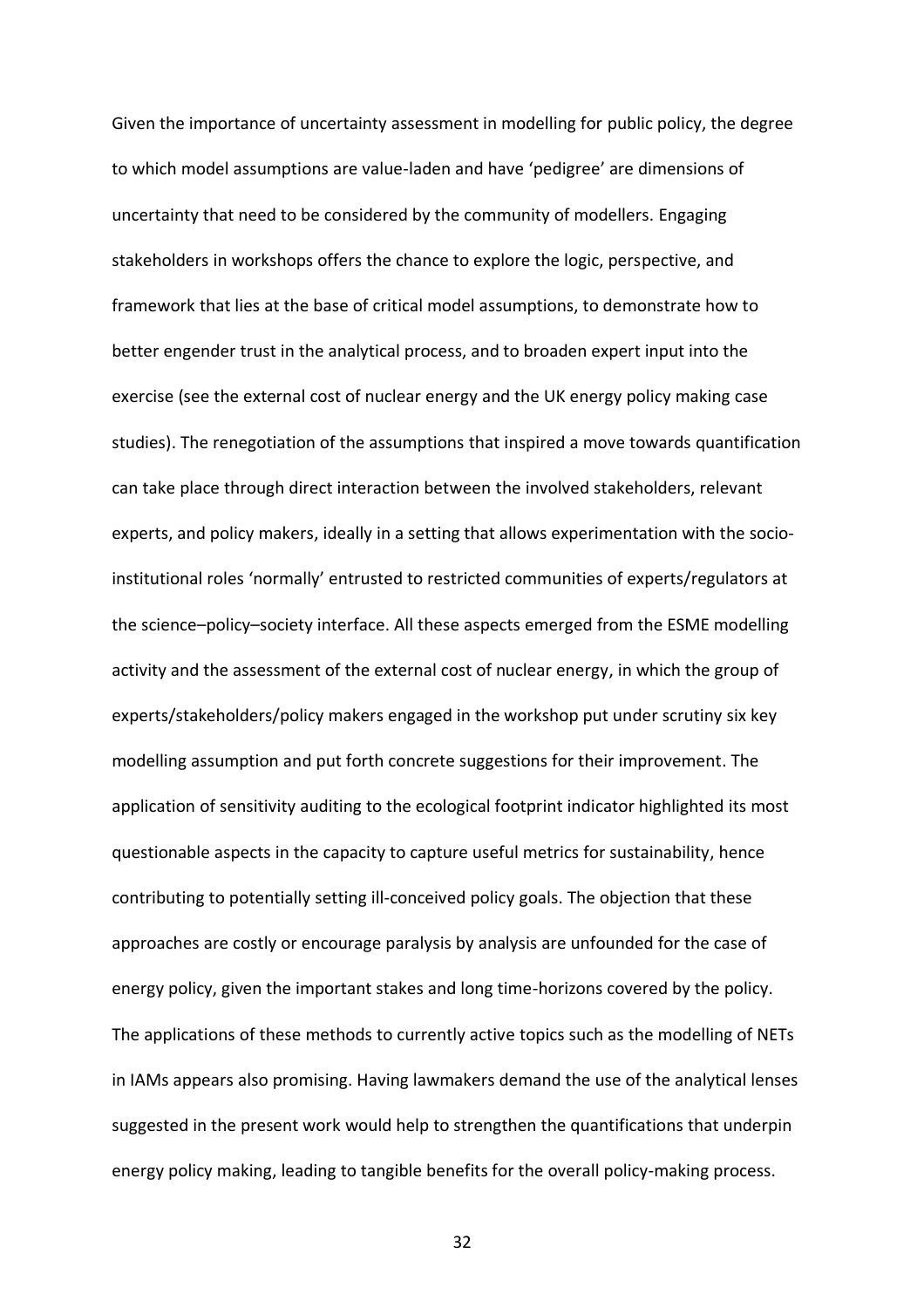## **Conflicts of interest**

The authors declare that they have no known competing financial interests or personal relationships that could have appeared to influence the work reported in this paper.

## **Funding**

This research has received funding from UK Research and Innovation grant agreement

EP/R035288/1 as part of the Centre for Research into Energy Demand Solutions. Arnald Puy worked

on this paper under a Marie Sklodowska-Curie Global Fellowship (grant number 792178).

## **References**

- Abbas, Sohail, Shazia Kousar, and Amber Pervaiz. 2021. 'Effects of Energy Consumption and Ecological Footprint on CO2 Emissions: An Empirical Evidence from Pakistan'. *Environment, Development and Sustainability* 23(9): 13364–81. https://doi.org/10.1007/s10668-020-01216-9 (August 26, 2021).
- Anderson, Kevin, and Glen Peters. 2016. 'The Trouble with Negative Emissions'. *Science* 354(6309): 182–83. https://science.sciencemag.org/content/354/6309/182 (February 12, 2021).
- Babin, Alexandre, Céline Vaneeckhaute, and Maria C. Iliuta. 2021. 'Potential and Challenges of Bioenergy with Carbon Capture and Storage as a Carbon-Negative Energy Source: A Review'. *Biomass and Bioenergy* 146: 105968. https://www.sciencedirect.com/science/article/pii/S0961953421000052 (May 28, 2021).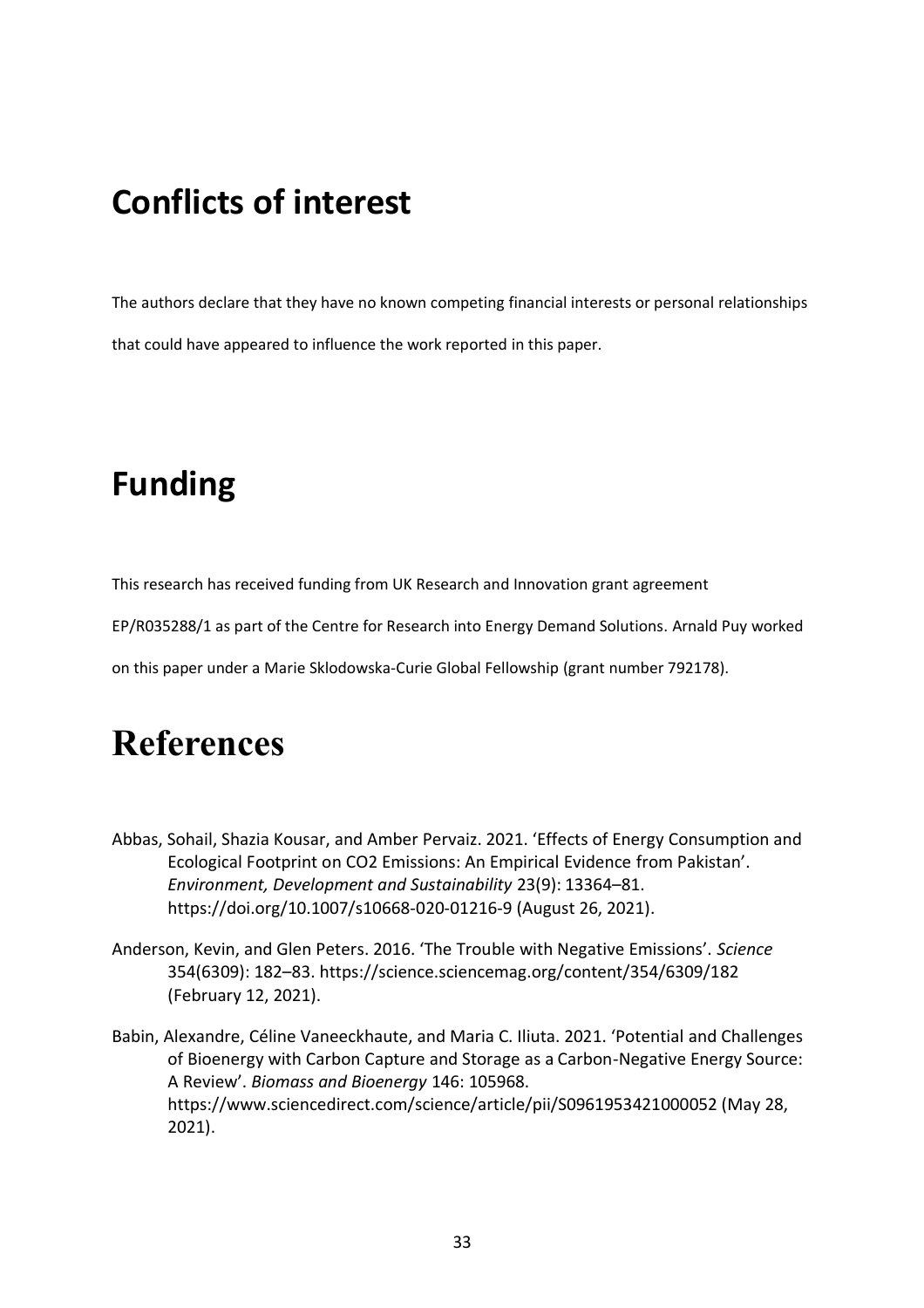Braunreiter, Lukas, Lisette van Beek, Maarten Hajer, and Detlef van Vuuren. 2021. 'Transformative Pathways – Using Integrated Assessment Models More Effectively to Open up Plausible and Desirable Low-Carbon Futures'. *Energy Research & Social Science* 80: 102220. https://www.sciencedirect.com/science/article/pii/S2214629621003133 (August 30, 2021).

- Butnar, Isabela et al. 2020. 'A Deep Dive into the Modelling Assumptions for Biomass with Carbon Capture and Storage (BECCS): A Transparency Exercise'. *Environmental Research Letters* 15(8): 084008. https://doi.org/10.1088/1748-9326/ab5c3e (August 26, 2021).
- Cao, Karl Kiên et al. 2016. 'Raising Awareness in Model-Based Energy Scenario Studies—a Transparency Checklist'. *Energy, Sustainability and Society* 6(1).
- Cizdziel, James, and Amy Smiecinski. 2006. Nevada System of Higher Education *Bomb-Pulse Chlorine-36 at the Proposed Yucca Mountain Repository Horizon: An Investigation of Previous Conflicting Results and Collection of New Data*.
- Clark, Pilita. 2011. 'Credibility of EU Energy Review Questioned'. *Financial Times*.
- Commission, European. 2015. 'Better Regulation Toolbox'. https://ec.europa.eu/info/law/law-making-process/planning-and-proposinglaw/better-regulation-why-and-how/better-regulation-guidelines-andtoolbox/better-regulation-toolbox\_en (April 14, 2020).
- Craig, Paul P., Ashok Gadgil, and Jonathan G. Koomey. 2002. 'What Can History Teach Us? A Retrospective Examination of Long-Term Energy Forecasts for the United States'. *Annual Review of Energy and the Environment* 27(1): 83–118.
- Craye, Matthieu, Erik Laes, and Jeroen P. van der Sluijs. 2009. *Re-Negotiating the Role of External Cost Calculations in the Belgian Nuclear and Sustainable Energy Debate*.
- Diaz-Maurin, François. 2018. 'Atomic Homefront: A Film about Struggling to Live with Manhattan Project Radioactive Waste'. *Bulletin of the Atomic Scientists*. https://thebulletin.org/2018/06/atomic-homefront-a-film-about-struggling-to-livewith-manhattan-project-radioactive-waste/.
- Dooley, Kate, Peter Christoff, and Kimberly A. Nicholas. 2018. 'Co-Producing Climate Policy and Negative Emissions: Trade-Offs for Sustainable Land-Use'. *Global Sustainability* 1. https://www.cambridge.org/core/journals/globalsustainability/article/coproducing-climate-policy-and-negative-emissions-tradeoffsfor-sustainable-landuse/CE06F8A4BB2745389C53EEBE84EB95E7 (May 19, 2021).
- European Commission. 2017. 'Clean Energy for All Europeans Package'. *Energy - European Commission*. https://ec.europa.eu/energy/topics/energy-strategy/clean-energy-alleuropeans en (October 2, 2021).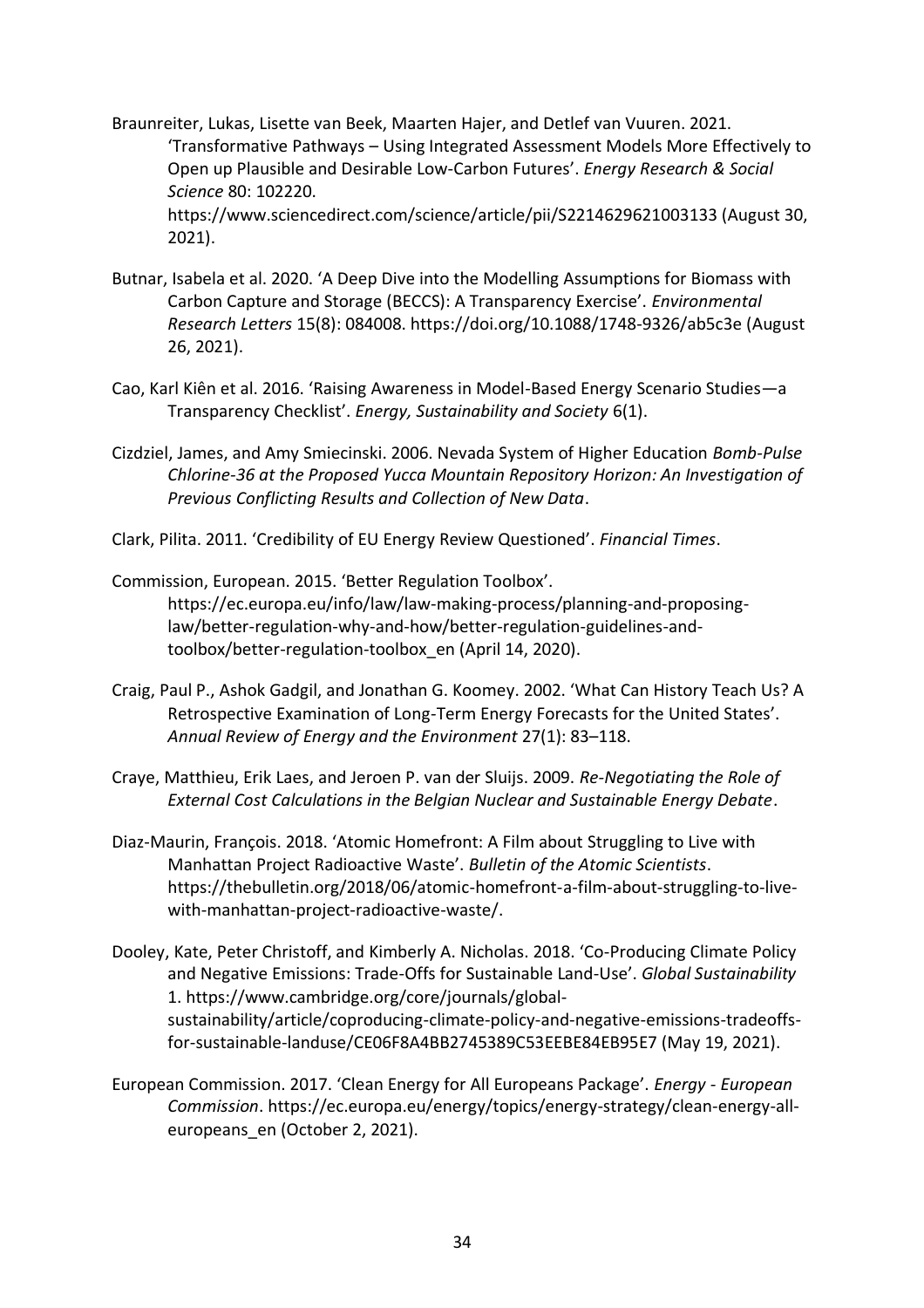- ———. 2019. 'EU Reference Scenario 2020'. *Energy - European Commission*. https://ec.europa.eu/energy/data-analysis/energy-modelling/eu-reference-scenario-2020\_en (October 2, 2021).
- Field, Christopher B., and Katharine J. Mach. 2017. 'Rightsizing Carbon Dioxide Removal'. *Science* 356(6339): 706–7. https://science.sciencemag.org/content/356/6339/706 (May 19, 2021).
- Funtowicz, Silvio O., and Jerome R. Ravetz. 1990. 6 Ecological Economics *Uncertainty and Quality in Science for Policy*.
- Funtowicz, Silvio, and Jerome R. Ravetz. 1993. 'Science for the Post-Normal Age'. *Futures* 25(7): 739–55. http://linkinghub.elsevier.com/retrieve/pii/001632879390022L.
- Galli, Alessandro et al. 2016. 'Questioning the Ecological Footprint'. *Ecological Indicators* 69: 224–32. http://linkinghub.elsevier.com/retrieve/pii/S1470160X16301844.
- Giampietro, M., and Andrea Saltelli. 2014a. 'Footprints to Nowhere'. *Ecological Indicators* 46: 610–21. http://linkinghub.elsevier.com/retrieve/pii/S1470160X14000387.
- ———. 2014b. 'Footworking in Circles'. *Ecological Indicators* 46: 260–63. http://linkinghub.elsevier.com/retrieve/pii/S1470160X14002726.
- Häfele, W. 1976. *Second Status Report of the IIASA Project on Energy Systems*. IIASA, Laxenburg, Austria: RR-76-001. Monograph. http://pure.iiasa.ac.at/id/eprint/542/ (July 8, 2021).
- Häfele, W., J. Anderer, A. McDonald, and N. Nakicenovic. 1981. 1 *Energy in a Finite World: Paths to a Sustainable Future (Volume 1)*. Cambridge, MA: Ballinger. http://pure.iiasa.ac.at/id/eprint/1539/ (February 10, 2021).
- Hanssen, S. V. et al. 2020. 'The Climate Change Mitigation Potential of Bioenergy with Carbon Capture and Storage'. *Nature Climate Change* 10(11): 1023–29. https://www.nature.com/articles/s41558-020-0885-y (May 19, 2021).
- Helton, J.C., C.W. Hansen, and P.N. Swift. 2014. 'Special Issue: Performance Assessment for the Proposed High-Level Radioactive Waste Repository at Yucca Mountain, Nevada'. *Reliability Engineering & System Safety* 122: 1–456.
- HM Treasury. 2015. *The Aqua Book: Guidance on Producing Quality Analysis for Government*. London, UK.
- Keepin, Bill. 1984. 'A Technical Appraisal of the IIASA Energy Scenarios'. *Policy Sciences* 17(3): 199–276. https://doi.org/10.1007/BF00138708 (February 10, 2021).

Koestler, Arthur. 1989. *The Ghost in the Machine*. London: Arkana.

Krause, Andreas et al. 2018. 'Large Uncertainty in Carbon Uptake Potential of Land-Based Climate-Change Mitigation Efforts'. *Global Change Biology* 24(7): 3025–38. https://onlinelibrary.wiley.com/doi/abs/10.1111/gcb.14144 (May 19, 2021).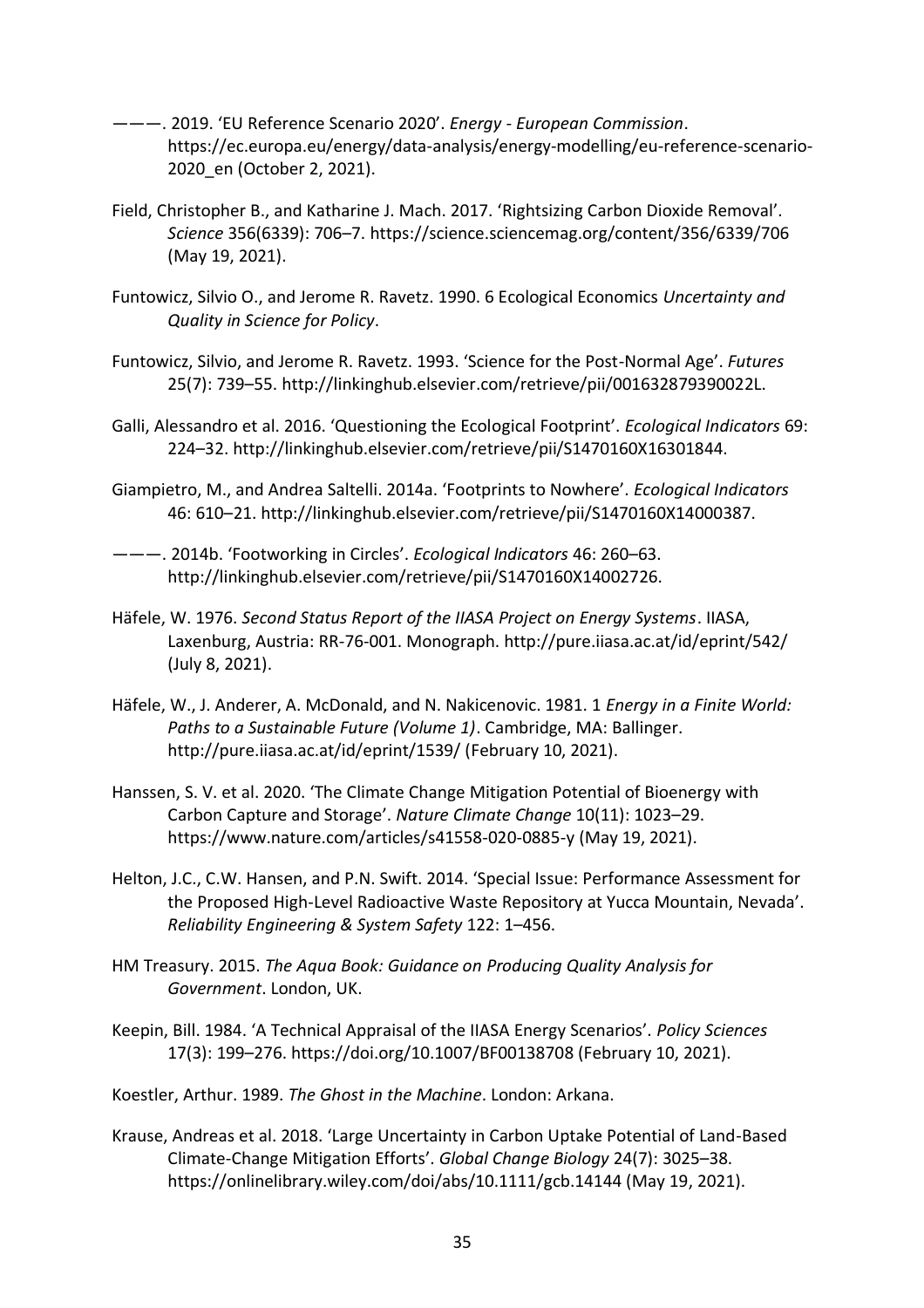- Laes, Erik, Gaston Meskens, and Jeroen P. van der Sluijs. 2011. 'On the Contribution of External Cost Calculations to Energy System Governance: The Case of a Potential Large-Scale Nuclear Accident'. *Energy Policy* 39(9): 5664–73. https://www.sciencedirect.com/science/article/pii/S0301421511002990 (February 7, 2021).
- Li, Francis G N, and Evelina Trutnevyte. 2017. 'Investment Appraisal of Cost-Optimal and near-Optimal Pathways for the UK Electricity Sector Transition to 2050'. *Applied Energy* 189: 89–109.
- McGlade, C. et al. 2018. 'The Future Role of Natural Gas in the UK: A Bridge to Nowhere?' *Energy Policy* 113: 454–65.
- Metcalf, Gabriel. 2003. 'The Ecological Footprint of Energy'. *SPUR*. https://www.spur.org/publications/urbanist-article/2003-08-01/ecologicalfootprint-energy (August 26, 2021).
- Morris, Max D. 1991. 'Factorial Sampling Plans for Preliminary Computational Experiments'. *Technometrics* 33(2): 161–74. https://amstat.tandfonline.com/doi/abs/10.1080/00401706.1991.10484804 (April 11, 2020).
- O'Neill, R. V. 1989. 'Perspectives in Hierarchy and Scale'. In *Perspectives in Ecological Theory*, eds. Jonathan Roughgarden, Robert M. May, and Simon A. Levin. Princeton: Princeton University Press. https://www.degruyter.com/view/books/9781400860180/9781400860180/9781400 860180.xml.
- Petersen, Arthur C. et al. 2013. 'Guidance for Uncertainty Assessment and Communication'. …: 34.
- Pfenninger, Stefan. 2017. 'Energy Scientists Must Show Their Workings'. *Nature* 542(7642): 393.
- Pilkey, O H, and L Pilkey-Jarvis. 2009. *Useless Arithmetic: Why Environmental Scientists Can't Predict the Future*. Columbia University Press.
- Pye, S., N. Sabio, and N. Strachan. 2015. 'An Integrated Systematic Analysis of Uncertainties in UK Energy Transition Pathways'. *Energy Policy* 87: 673–84.
- Pye, Steve et al. 2018. 'Assessing Qualitative and Quantitative Dimensions of Uncertainty in Energy Modelling for Policy Support in the United Kingdom'. *Energy Research & Social Science* 46: 332–44.
- Pye, Steve, Will Usher, and Neil Strachan. 2014. 'The Uncertain but Critical Role of Demand Reduction in Meeting Long-Term Energy Decarbonisation Targets'. *Energy Policy* 73: 575–86.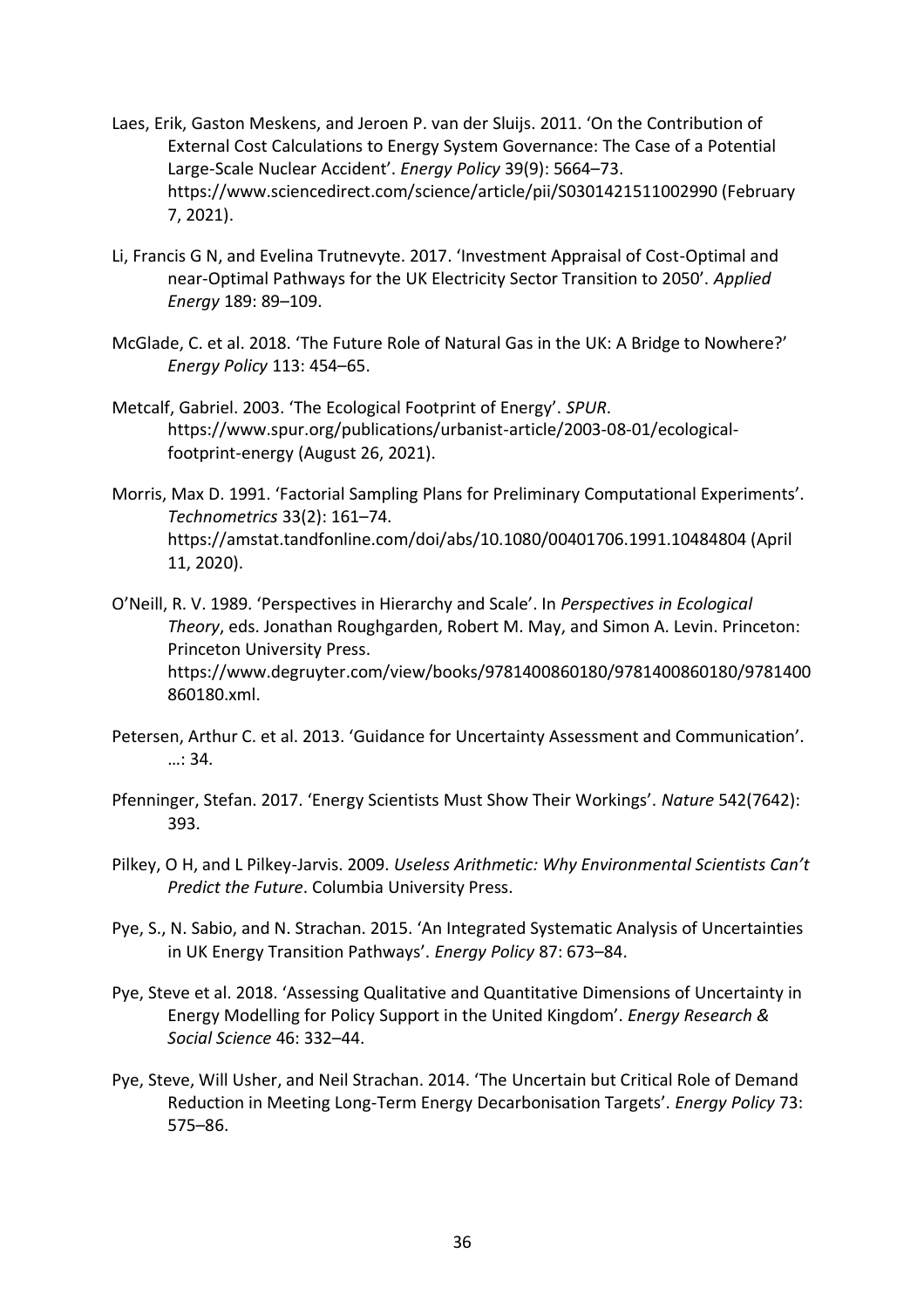- Refsgaard, Jens Christian, Jeroen P. van der Sluijs, Anker Lajer Højberg, and Peter A. Vanrolleghem. 2007. 'Uncertainty in the Environmental Modelling Process – A Framework and Guidance'. *Environmental Modelling & Software* 22(11): 1543–56.
- Rosen, R. 1991. *Life Itself: A Comprehensive Inquiry Into the Nature, Origin, and Fabrication of Life*. Columbia University Press. https://books.google.es/books?id=DR8L4snDnkIC.
- Saltelli, Andrea et al. 1988. *PAGIS Performance Assessment of Geological Isolation Systems for Radioactive Waste Disposal in Clay Formations*. https://publications.jrc.ec.europa.eu/repository/handle/JRC6186 (July 19, 2021).
- ———. 2019. 'Why so Many Published Sensitivity Analyses Are False: A Systematic Review of Sensitivity Analysis Practices'. *Environmental Modelling & Software* 114: 29–39. https://www.sciencedirect.com/science/article/pii/S1364815218302822?via%3Dihu b.
- Saltelli, Andrea, Gabriele Bammer, et al. 2020. 'Five Ways to Ensure That Models Serve Society: A Manifesto'. *Nature* 582: 482–84. https://www.nature.com/articles/d41586-020-01812-9.
- Saltelli, Andrea, Lorenzo Benini, et al. 2020. 'The Technique Is Never Neutral. How Methodological Choices Condition the Generation of Narratives for Sustainability'. *Environmental science and Policy* 106: 87–98.
- Saltelli, Andrea, Ângela; Guimaraes Pereira, Jeroen P. van der Sluijs, and Silvio Funtowicz. 2013. 'What Do I Make of Your Latinorumc Sensitivity Auditing of Mathematical Modelling'. *International Journal of Foresight and Innovation Policy* 9(2/3/4): 213– 34. http://www.inderscience.com/link.php?id=58610.
- Sarewitz, Daniel. 2018. 'Of Cold Mice and Isotopes Or Should We Do Less Science'. *Summer School in Higher Education Research and Science Studies Universität Bonn*. https://sfis.asu.edu/sites/default/files/should\_we\_do\_less\_sciencerevised\_distrib.pdf.
- Science Advice for Policy by European Academies. 2019. *Making Sense of Science for Policy under Conditions of Complexity and Uncertainty*. Berlin. https://www.sapea.info/topics/making-sense-of-science/.
- van der Sluijs, Jeroen P. et al. 2005. 'Combining Quantitative and Qualitative Measures of Uncertainty in Model-Based Environmental Assessment: The NUSAP System'. *Risk Analysis* 25(2): 481–92.
- van der Sluijs, Jeroen P. 2017. 'The NUSAP Approach to Uncertainty Appraisal and Communication'. In *Routledge Handbook of Ecological Economics*, Routledge.
- van der Sluijs, Jeroen P., and AC Petersen. 2008. 'Exploring the Quality of Evidence for Complex and Contested Policy Decisions'. *Environmental Research Letters* 3(024008). http://iopscience.iop.org/article/10.1088/1748-9326/3/2/024008/meta.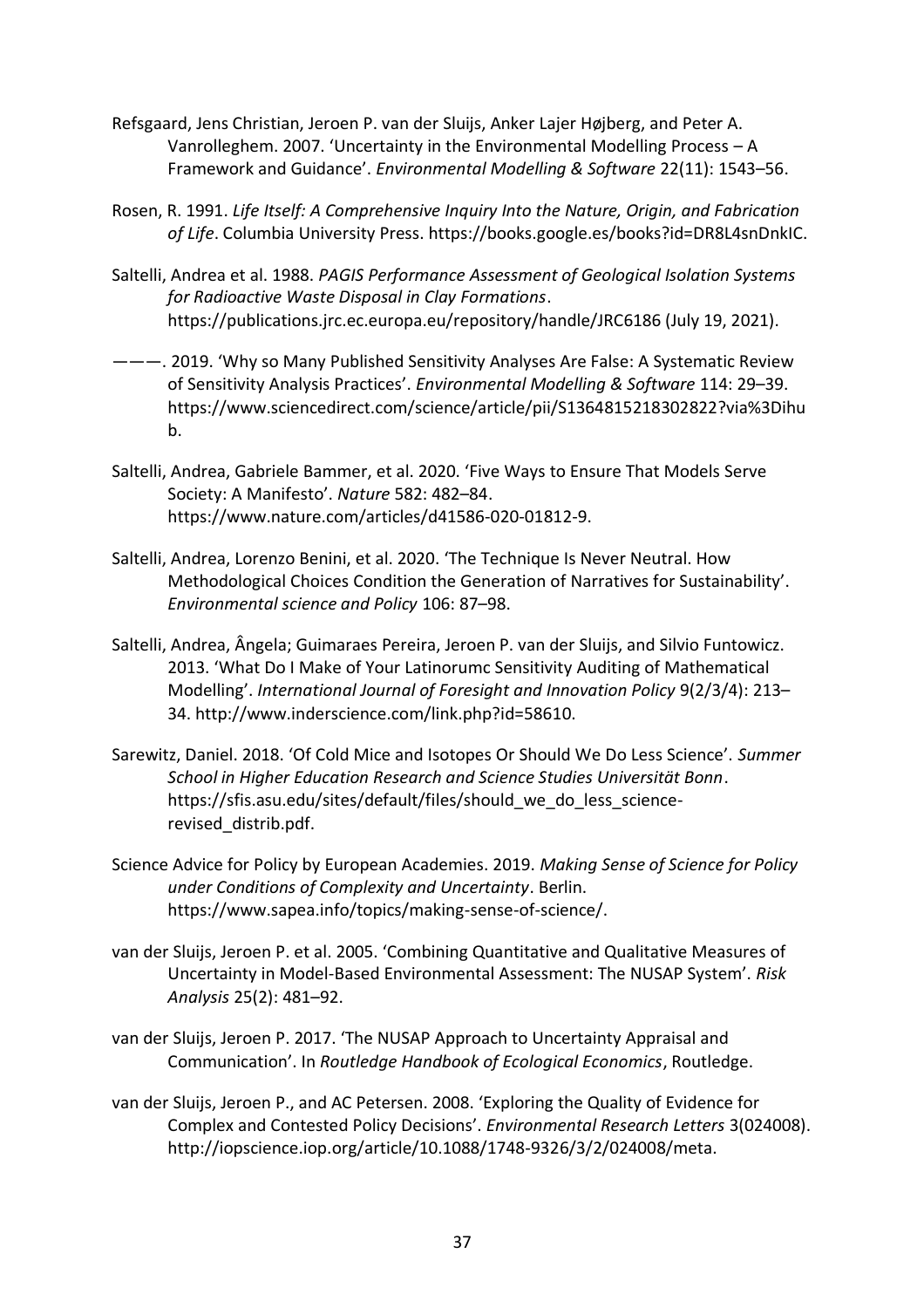- van der Sluijs, Jeroen P., James S. Risbey, and Jerome R. Ravetz. 2005. 'Uncertainty Assessment of Voc Emissions from Paint in the Netherlands Using the Nusap System'. *Environmental Monitoring and Assessment* 105(1–3): 229–59. http://link.springer.com/10.1007/s10661-005-3697-7.
- Sovacool, Benjamin K. 2021. 'Reckless or Righteous? Reviewing the Sociotechnical Benefits and Risks of Climate Change Geoengineering'. *Energy Strategy Reviews* 35: 100656. https://www.sciencedirect.com/science/article/pii/S2211467X21000420 (May 4, 2021).
- Stephens, Jennie C., Prakash Kashwan, Duncan McLaren, and Kevin Surprise. 2021. 'The Risks of Solar Geoengineering Research'. *Science* 372(6547): 1161–1161. https://science.sciencemag.org/content/372/6547/1161 (June 11, 2021).
- Stothoff, Stuart A., and Gary R. Walter. 2013. 'Average Infiltration at Yucca Mountain over the next Million Years'. *Water Resources Research* 49(11): 7528–45.
- Tavoni, Massimo et al. 2017. MITP: Mitigation, Innovation and Transformation Pathways *Challenges and Opportunities for Integrated Modeling of Climate Engineering*. Fondazione Eni Enrico Mattei (FEEM). https://ideas.repec.org/p/ags/feemmi/263160.html (May 27, 2021).
- Trutnevyte, Evelina. 2016. 'Does Cost Optimization Approximate the Real-World Energy Transition?' *Energy* 106: 182–93.
- Trutnevyte, Evelina, Will McDowall, Julia Tomei, and Ilkka Keppo. 2016. 'Energy Scenario Choices: Insights from a Retrospective Review of UK Energy Futures'. *Renewable and Sustainable Energy Reviews* 55: 326–37.
- Turner, Monica G., and Robert H. Gardner. 2015. 'Introduction to Models'. In *Landscape Ecology in Theory and Practice*, New York, NY: Springer New York, 63–95. http://link.springer.com/10.1007/978-1-4939-2794-4\_3.
- Turner, P. A. et al. 2018. 'Unprecedented Rates of Land-Use Transformation in Modelled Climate Change Mitigation Pathways'. *Nature Sustainability* 1(5): 240–45. https://www.nature.com/articles/s41893-018-0063-7 (May 19, 2021).
- Usher, Will, and Neil Strachan. 2012. 'Critical Mid-Term Uncertainties in Long-Term Decarbonisation Pathways'. *Energy Policy* 41: 433–44.
- Vaughan, Naomi E., and Clair Gough. 2016. 'Expert Assessment Concludes Negative Emissions Scenarios May Not Deliver'. *Environmental Research Letters* 11(9): 095003. https://doi.org/10.1088/1748-9326/11/9/095003 (June 9, 2021).
- van Vuuren, Detlef P., Andries F. Hof, Mariësse A. E. van Sluisveld, and Keywan Riahi. 2017. 'Open Discussion of Negative Emissions Is Urgently Needed'. *Nature Energy* 2(12): 902–4. https://www.nature.com/articles/s41560-017-0055-2 (May 19, 2021).